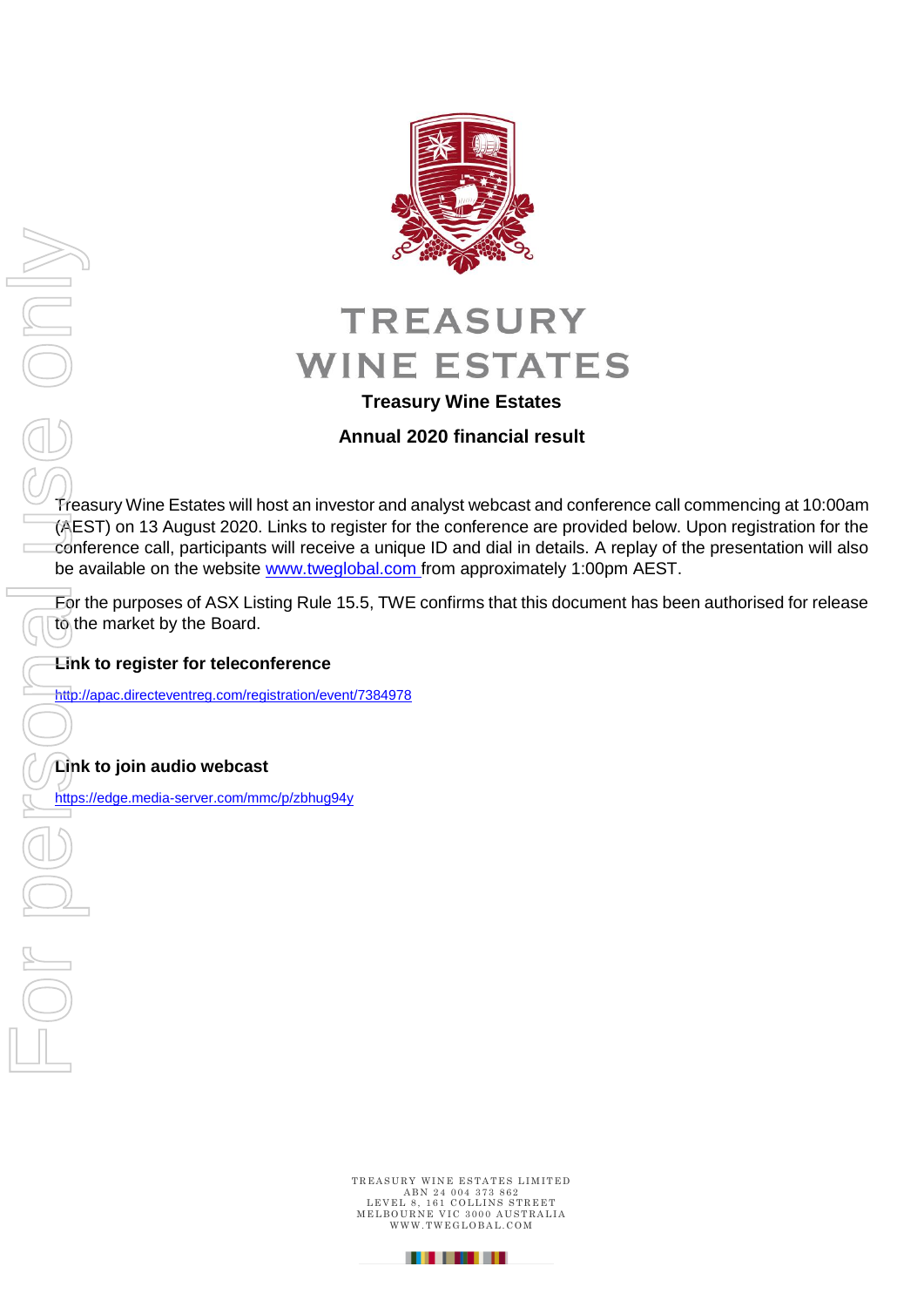

# **TWE positioning for next phase of journey F20 NPAT down 25% to \$315.8m and EPS down 26% to 43.9 cps1,2**

Ahead of outlining details of the business update, TWE reiterates that its top priority remains the health, safety and wellbeing of its global team, its partners and all family members during these challenging and unprecedented times. TWE would like to thank all of these valued stakeholders for their ongoing commitment and support.

# **Announcement highlights**

- NSR<sup>3</sup> down 6% to \$2,649.5m, reflecting challenging conditions in the US wine market and the impact of the COVID-19 pandemic, which had a significant impact on trading performance across all geographies in 2H20
- F20 EBITS**<sup>4</sup>** down 22% to \$533.5m, and EBITS margin declined 4.0ppts to 20.1%

 $\bullet$ ) NSR per case increased across all regions supported by continued portfolio premiumisation, with the luxury and masstige portfolios now contributing 71% of global NSR, up from 69% in F19

• NPAT down 25% to \$315.8m and EPS of 43.9 cents per share, down 26%

 $\blacksquare$  Full year cash conversion 94.7%, with net operating cashflow<sup>5</sup> in line with the prior year

• Strong, flexible balance sheet and investment grade credit profile retained, with lease adjusted net debt to EBITDAS $6$  2.2x, up from 1.8x in F19

 $\bullet$  Final dividend of 8 cents per share declared, fully franked, representing a full year payout of 28 cents per share or 64% of NPAT<sup>7</sup>, consistent with TWE's long-term dividend policy

• Positive signs of recovery in China, with depletions up 13% in 4Q20 versus the pcp, including growth of approximately 40% in June 2020

• TWE is implementing key changes to its US operating model and global supply chain, expected to deliver respective annualised cost savings of \$35m from F21 onwards and \$50m by F23

• Given continuing levels of uncertainty across key markets, TWE will not provide earnings guidance for F21 at this point in time

# **F20 result summary**

Treasury Wine Estates Limited (ASX:TWE or "the Company") today announced its annual 2020 financial result, with NPAT down 25% to \$315.8m and EPS down 26% to 43.9 cents per share.

TWE reported EBITS of \$533.5m, down 22% on a reported currency basis, with EBITS margin 4.0ppts lower to 20.1%.

Unfavourable volume and portfolio mix during 2H20 as a result of COVID-19 impacts, driven by lower luxury sales due to the closure of key channels for higher-margin luxury wine in addition to consumer trading down in some markets, along with challenging conditions in the US wine market were the key drivers of the lower EBITS in F20.

Higher COGS per case of 6.1%, driven by lower volume and higher costs associated with Australian sourced commercial and masstige wine and US sourced luxury wine, also contributed to the decline in EBITS and EBITS margin.

Operating cash flow performance was strong, with cash conversion of 94.7% recorded in F20.

**<sup>.</sup>** Unless otherwise stated, all figures and percentage movements outlined in TWE's Media Release are stated on a reported currency basis and are subject to rounding <sup>2</sup> Before SGARA and material items

<sup>&</sup>lt;sup>3</sup> Net sales revenue

<sup>4</sup> Earnings before interest, tax, SGARA and material items

<sup>5</sup> Before finance costs, tax and material items

<sup>6</sup> Includes capitalised leases in accordance with *AASB 16 Leases,* with the prior year comparative having been restated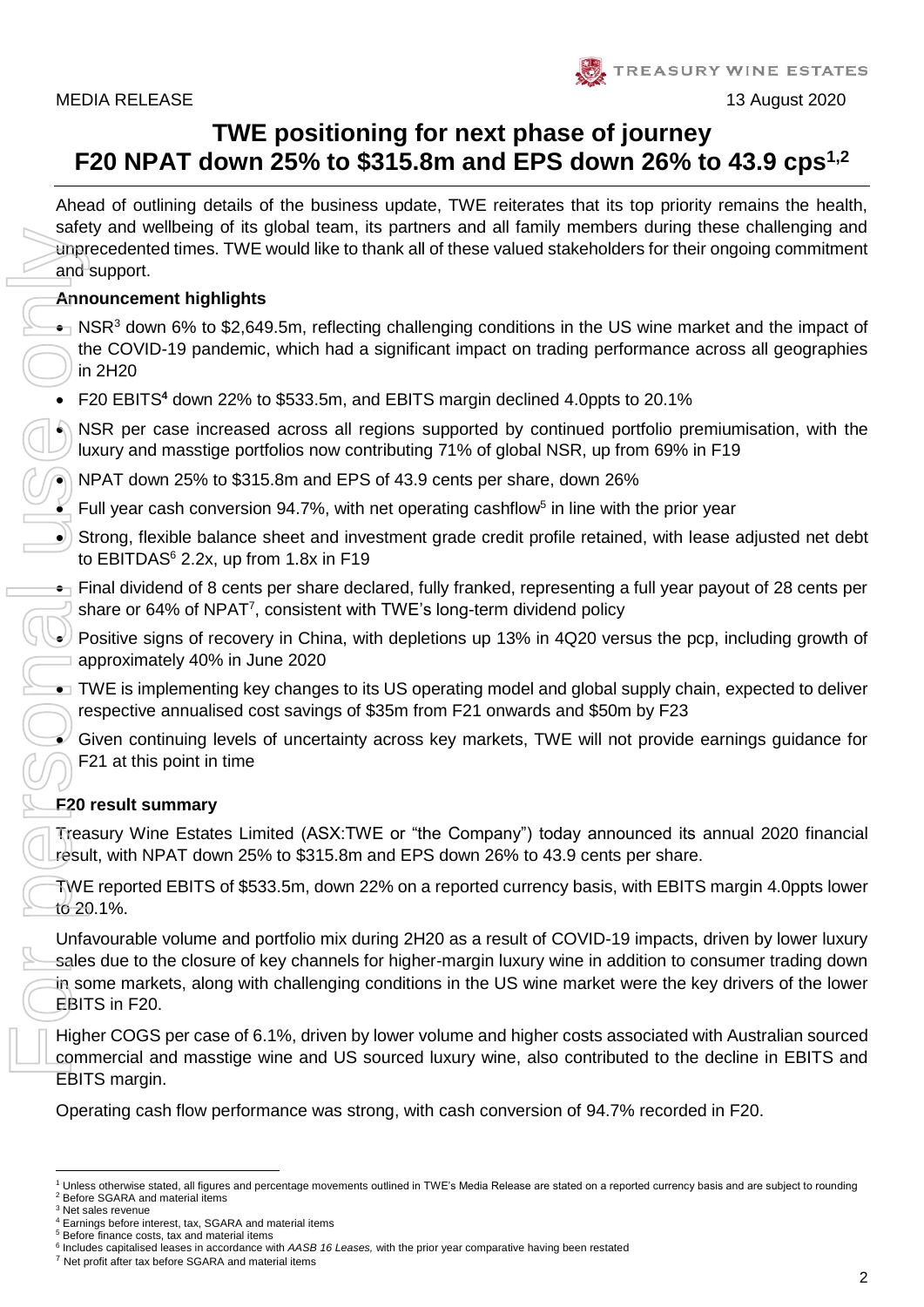TWE's flexible and efficient capital structure remains a key strength, with net debt to EBITDAS of 2.2x reflecting maintenance of the investment grade credit profile, and total available liquidity of approximately  $$1.4bn<sup>8</sup>$ .

ROCE<sup>9</sup> declined 3.3ppts to 10.6% as a result of lower EBITS and TWE continues to take a disciplined approach to capital allocation.

The Board declared a final dividend of 8 cents per share, fully franked. F20 full year dividend of 28 cents per share is down 26% on the previous corresponding period (pcp). In F20, TWE paid dividends totalling \$276.3m and retained positive cash flow.

On today's results announcement, TWE's Chief Executive Officer Tim Ford, commented "F20 was a unique year for TWE, our industry and the markets within which we operate. Our ability to navigate the disruptions of the COVID-19 pandemic through 2H20 and continue to deliver profitability and strong cash flow performance is representative of the fundamental strength of our global business. I am incredibly proud of the way that our team, our customers and suppliers have worked together during this period."

Key highlights from a regional perspective include:

- Americas reported a 37% decline in EBITS to \$147.3m and an EBITS margin of 13.8% (down 6.8ppts), with challenging US wine market conditions throughout F20 and the closure of key sales channels outside retail and e-commerce through 2H20 the key drivers. TWE's focus brand portfolio continued to perform well, delivering continued premiumisation in the region through F20.
- Asia reported a 14% decline in EBITS to \$243.7m and an EBITS margin of 39.5% (up 0.3ppts), with volume lower through 3Q20 as key consumption occasions for wine were impacted by government mandated restrictions throughout the region. Positive trends were noted in 4Q20, with TWE seeing consumption and sales depletion recovery across the portfolio, particularly in June. TWE also performed strongly in e-commerce during the period, with volume and value growth significantly ahead of the total wine category.
- Australia & New Zealand (ANZ) reported a 16% decline in EBITS to \$133.3m and an EBITS margin of 22.5% (down 3.7ppts), with the closure of key channels away from retail and e-commerce, along with consumer trading down, the drivers of performance.
- EMEA reported an 18% decline in EBITS to \$51.7m and an EBITS margin of 14.0% (down 2.9ppts), with strong performance in UK retail offset by declines in Continental Europe and Middle East & Africa which were impacted by key channel closures.

# **Future perspectives**

Given continuing levels of uncertainty across key markets, TWE will not provide earnings guidance for F21.

The 2020 Australian vintage was a smaller volume, higher cost vintage for TWE, with total intake approximately 30% lower than the prior year (luxury wine intake approximately 45% lower than prior year). In F21, higher Australian production and sourcing costs from this vintage are expected to increase global COGS<sup>10</sup> per case by approximately 3%, or \$50m. Further, TWE has put in place actions and plans to carry forward unsold wine previously allocated to 2H20 in addition to the reallocation of luxury wine that had been previously allocated to F21 and beyond into future years in order to support sustainable, long-term earnings growth.

Following its strategic review announcement in April 2020, TWE is currently implementing a number of key restructuring initiatives, primarily in the Americas, in order to deliver a future state premium wine business:

- As a result of key changes to its operating model and organisation structure, annualised cost savings of at least \$35m will be delivered in F21 and beyond.
- Work to explore the potential divestiture of selected brands and assets in the US is underway.

3

**<sup>.</sup>** <sup>8</sup> Comprising \$449.1m cash and \$920.2m committed, undrawn debt facilities

<sup>&</sup>lt;sup>9</sup> Return On Capital Employed<br><sup>10</sup> Cost of Goods Sold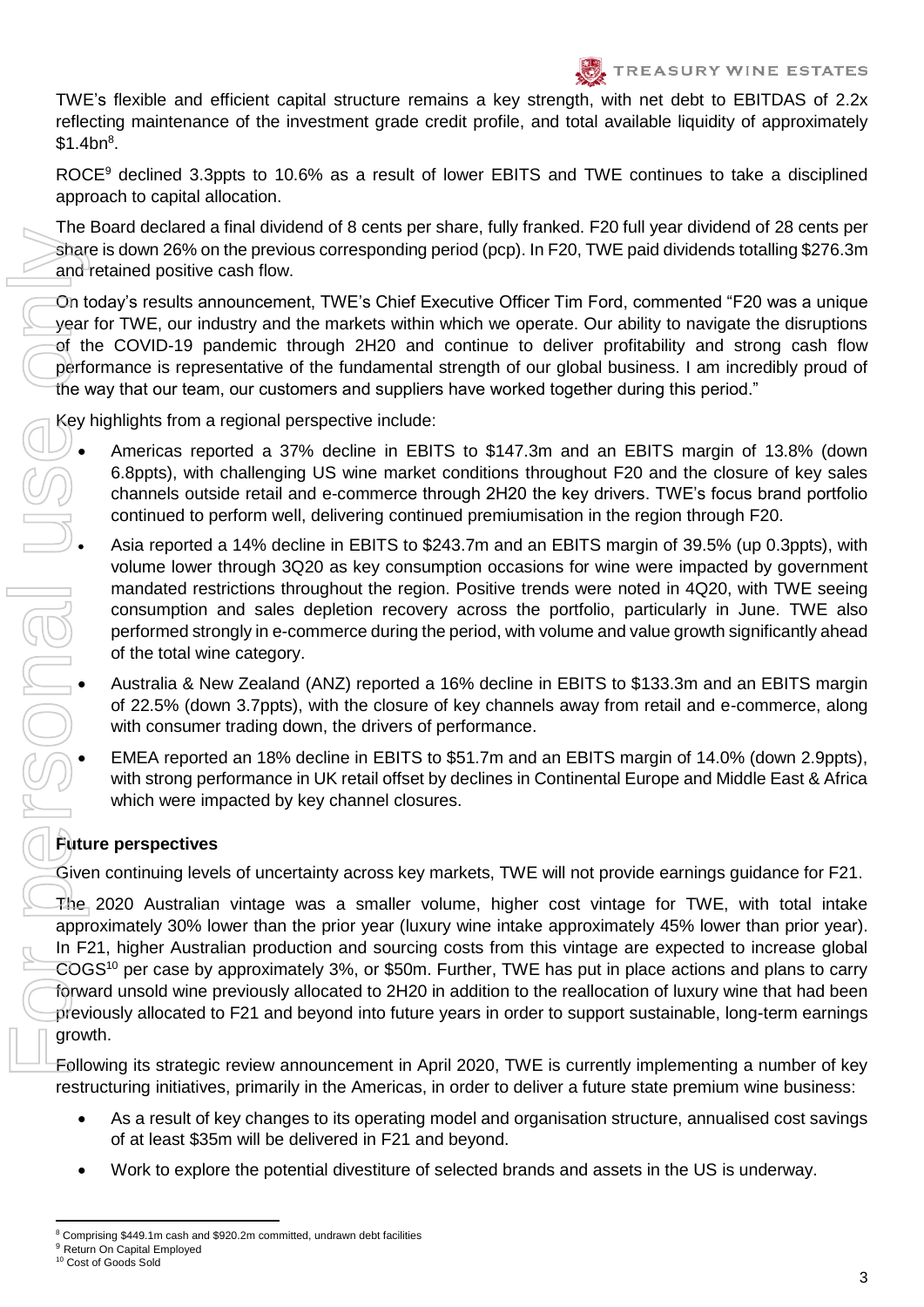• TWE has also commenced a restructure of its global supply chain, which is focused on driving optimisation and efficiency across all areas of production. This initiative is expected to deliver annualised COGS benefits of at least \$50m by F23, based on the wine age of release.

On TWE's outlook, Tim Ford commented: "While we have recently seen positive signs of recovery across a number of our key markets and channels, we are cautious on the near-term outlook given the uncertainty that remains around the pace of that recovery. We remain optimistic around our ability to return to sustainable profit and margin growth over the medium to long-term. Supporting this optimism is our comprehensive strategic agenda, which is focused on building upon what is already a very strong business and positioning it for the next phase of TWE's growth journey and the achievement of our ambition to be the world's most admired premium wine company."

# **Contacts / further information:**

**Media Investors**  Melissa O'Neill Bijan Taghian Bijan Taghian Bijan Taghian Bijan Taghian Bijan Taghian Bijan Taghian Bijan Taghian Tel: +61 3 8533 3923 Tel: +61 3 8533 3568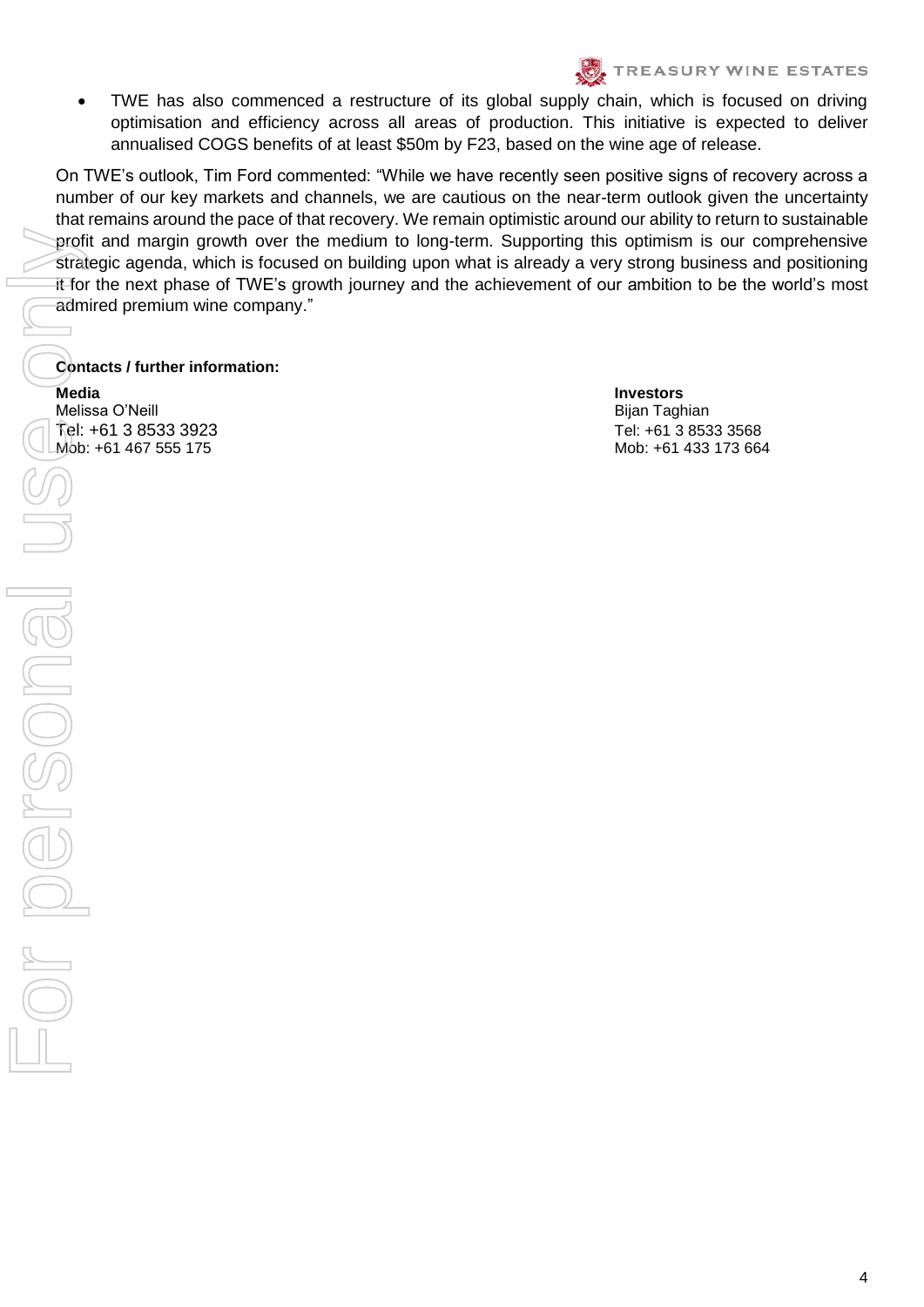

# **Profit Report Financial Performance<sup>11</sup>**

|                                                                                                                                                                                                                                                                                                                                        |                  |                  | <b>Reported Currency</b>   | <b>Constant Currency</b> |                            |
|----------------------------------------------------------------------------------------------------------------------------------------------------------------------------------------------------------------------------------------------------------------------------------------------------------------------------------------|------------------|------------------|----------------------------|--------------------------|----------------------------|
| \$Am (unless otherwise stated)                                                                                                                                                                                                                                                                                                         | F20              | F19              | <b>Change</b>              | F19                      | <b>Change</b>              |
| Net sales revenue                                                                                                                                                                                                                                                                                                                      | 2,649.5          | 2,831.6          | (6.4)%                     | 2,920.3                  | (9.3)%                     |
| NSR per case (\$)                                                                                                                                                                                                                                                                                                                      | 81.88            | 79.77            | 2.6%                       | 82.27                    | (0.5)%                     |
| Other Revenue                                                                                                                                                                                                                                                                                                                          | 28.7             | 51.4             | $(44.2)\%$                 | 51.8                     | $(44.6)\%$                 |
| Cost of goods sold                                                                                                                                                                                                                                                                                                                     | (1,588.9)        | (1,642.5)        | 3.3%                       | (1,696.4)                | 6.3%                       |
| Cost of goods sold per case (\$)                                                                                                                                                                                                                                                                                                       | 49.10            | 46.27            | $(6.1)\%$                  | 47.79                    | (2.7)%                     |
| Gross profit<br>Gross profit margin (% of NSR)                                                                                                                                                                                                                                                                                         | 1,089.3<br>41.1% | 1,240.5<br>43.8% | $(12.2)\%$<br>$(2.7)$ ppts | 1,275.7<br>43.7%         | $(14.6)\%$<br>$(2.6)$ ppts |
| Cost of doing business                                                                                                                                                                                                                                                                                                                 | (555.8)          | (559.5)          | 0.7%                       | (573.7)                  | 3.1%                       |
| Cost of doing business margin (% of NSR)                                                                                                                                                                                                                                                                                               | 21.0%            | 19.8%            | $(1.2)$ ppts               | 19.6%                    | $(1.4)$ ppts               |
| EBITS (before material items)                                                                                                                                                                                                                                                                                                          | 533.5            | 681.0            | (21.7)%                    | 702.0                    | $(24.0)\%$                 |
| EBITS margin (%)                                                                                                                                                                                                                                                                                                                       | 20.1%            | 24.1%            | $(4.0)$ ppts               | 24.0%                    | $(3.9)$ ppts               |
| <b>SGARA</b>                                                                                                                                                                                                                                                                                                                           | (41.3)           | (19.7)           | $(109.6)\%$                | (20.2)                   | $(104.5)\%$                |
| EBIT (before material items)                                                                                                                                                                                                                                                                                                           | 492.2            | 661.3            | $(25.6)\%$                 | 681.8                    | (27.8)%                    |
| Net finance costs                                                                                                                                                                                                                                                                                                                      | (85.9)           | (85.7)           | (0.2)%                     | (89.1)                   | 3.6%                       |
| Tax expense                                                                                                                                                                                                                                                                                                                            | (119.3)          | (167.1)          | 28.6%                      | (166.9)                  | 28.5%                      |
| Net profit after tax (before material items)                                                                                                                                                                                                                                                                                           | 287.0            | 408.5            | (29.7)%                    | 425.8                    | $(32.6)\%$                 |
| Malerial items (after tax)                                                                                                                                                                                                                                                                                                             | (26.2)           |                  |                            |                          |                            |
| Net profit after tax                                                                                                                                                                                                                                                                                                                   | 260.8            | 408.5            | $(36.2)\%$                 | 425.8                    | $(38.8)\%$                 |
| Reported EPS (A¢)                                                                                                                                                                                                                                                                                                                      | 36.2             | 56.9             | $(36.4)\%$                 | 59.3                     | $(39.0)\%$                 |
| Net profit after tax (before material items and<br>SGARA)                                                                                                                                                                                                                                                                              | 315.8            | 422.8            | $(25.3)\%$                 | 440.6                    | $(28.3)\%$                 |
| EPS (before material items and SGARA) (A¢)                                                                                                                                                                                                                                                                                             | 43.9             | 58.9             | $(25.5)\%$                 | 61.3                     | (28.4)%                    |
| Average no. of shares (m)                                                                                                                                                                                                                                                                                                              | 719.9            | 718.4            |                            | 718.4                    |                            |
| Dividend (A¢)                                                                                                                                                                                                                                                                                                                          | 28.0             | 38.0             | $(26.3)\%$                 | 38.0                     | $(26.3)\%$                 |
| In Asia, and in particular China, TWE continues to see<br>signs of both consumption and sales depletion recover<br>recent trends are positive, TWE remains cautious on the<br>medium term outlook with gatherings and social oc<br>which drive consumption of luxury wine, yet to fully re<br>previous levels                          |                  |                  |                            |                          |                            |
| Чń.<br>the Americas, ANZ and EMEA regions, retail of<br>experienced high volume and value growth through 2H20<br>solid<br>performance within retail reflects the strengtl<br>collaborative, long-term customer partnerships and the p<br>its compelling brand propositions                                                             |                  |                  |                            |                          |                            |
|                                                                                                                                                                                                                                                                                                                                        |                  |                  |                            |                          |                            |
| Outside of retail, key channels including on-premise, cell<br>and global travel retail were closed for a significant prop<br>2H20, some of which have been progressively re-<br>TWE's sales through these channels are weighted<br>higher margin, luxury wine and generally have a lower<br>doing business (CODB) than retail channels |                  |                  |                            |                          |                            |

# **Business headlines**

 $\overline{a}$ 

• TWE's diversified global business model, brand portfolio and organisational capability supported the delivery of profitability and strong cash flow performance throughout F20, and in particular 2H20, despite significant disruption from the onset of the COVID-19 pandemic

In Asia, and in particular China, TWE continues to see positive signs of both consumption and sales depletion recovery. While recent trends are positive, TWE remains cautious on the short to medium term outlook with gatherings and social occasions, which drive consumption of luxury wine, yet to fully recover to previous levels

• In the Americas, ANZ and EMEA regions, retail channels experienced high volume and value growth through 2H20. TWE's solid performance within retail reflects the strength of its collaborative, long-term customer partnerships and the power of its compelling brand propositions

• Outside of retail, key channels including on-premise, cellar doors and global travel retail were closed for a significant proportion of 2H20, some of which have been progressively re-opening. TWE's sales through these channels are weighted towards higher margin, luxury wine and generally have a lower cost of doing business (CODB) than retail channels

TWE has commenced key initiatives to deliver a future state premium wine business in the US, including implementation of key operating model and organisational structure changes in addition to the potential divestiture of selected wine brands and assets

• TWE has also commenced a restructure of its global supply chain, which is focused on driving optimisation and efficiency to significantly reduce future production costs

### **Financial headlines**<sup>12</sup>**,**<sup>13</sup>

- Group volume and NSR declined by 8.8% and 9.3% respectively, reflecting the impact of COVID-19 disruptions to key sales channels along with challenging conditions in the US wine market which persisted into 2H20
- NSR per case declined 0.5%, driven by ongoing challenging conditions in the US driving incremental levels of promotions. In other markets, NSR per case improved driven by continued portfolio premiumisation with the luxury and masstige portfolios now contributing 71% of global NSR (up from 69% in F19)
- COGS per case increased 2.7%, reflecting higher COGS on Australian sourced commercial wine and US sourced luxury wine, partially offset by lower COGS on Australian sourced luxury wine
- CODB improved 3.1%, with proactive cost management of discretionary expenditure through 2H20, including no payment of discretionary incentives in respect of F20
- EBITS of \$533.5m, down 21.7% on a reported currency basis and 24.0% on a constant currency basis
- EBITS margin declined 3.9ppts to 20.1%, with higher COGS per case of 2.7% a key driver
- NPAT and EPS (before material items and SGARA) declined 28.3% and 28.4% respectively
- Strong cash conversion of 94.7%, with lower 4Q20 sales and a smaller Australian vintage offset by higher levels of inventory for luxury wine that had been allocated to 2H20; cash conversion excluding the net change in non-current luxury and masstige inventory was 97.6%
- TWE's strong, flexible balance sheet and investment grade capital structure retained, with net debt/EBITDAS of 2.2x, up from 1.8x in F19 due to lower EBITS and interest cover of 10.1x. Total liquidity was approximately \$1.4bn, comprising cash on hand of \$449.1m and undrawn committed debt facilities of \$920.2m

#### **Dividend**

• Final dividend of 8 cents per share, fully franked; full year dividend of 28 cents per share delivering a pay-out ratio of 64%<sup>14</sup>

### **Outlook**

- In light of continuing uncertainty around trading across key markets, TWE will not provide earnings guidance for F21
- The strong fundamentals of TWE's diversified global business model, in combination with the focused strategic agenda, provide confidence around the return to profit and margin growth in future
- TWE targets cash conversion of approximately 90% or higher for a full financial year, excluding the annual change in noncurrent luxury and masstige inventory
- TWE's strong capital structure and liquidity position leaves it well placed to navigate the short to medium-term impacts of the COVID-19 pandemic, and supports the maintenance of TWE's long-term dividend policy which targets a pay-out ratio between 55-70% of NPAT

<sup>11</sup> Prior year comparatives have been restated for *AASB16 Leases and IFRIC 23*, as disclosed in Note 32 of the Financial Statements

<sup>12</sup> Financial information in this report is based on unaudited financial statements. Non-IFRS measures have not been subject to audit or review. The non-IFRS measures

are used internally by Management to assess the operational performance of the business and make decisions on the allocation of resources<br><sup>13</sup> Unless otherwise stated, all percentage or dollar movements from prior periods are subject to rounding

<sup>&</sup>lt;sup>14</sup> TWE targets a dividend payout ratio of between 55%-70% of Net Profit After Tax (pre-material items and SGARA) over a fiscal year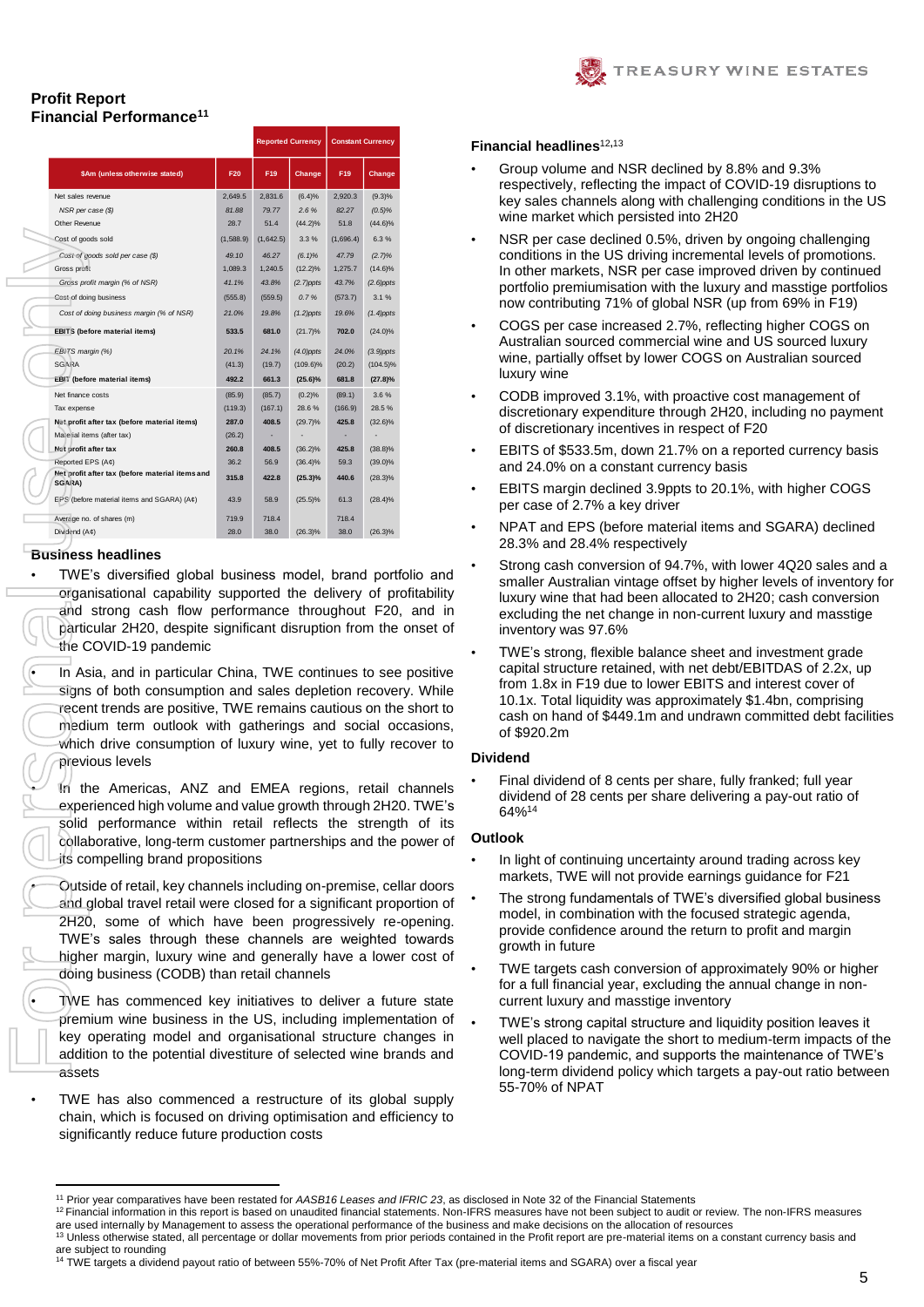

### **Revenue by region<sup>15</sup>**

| A\$m                                                                                                                                                                                                                                                                                                                        | F <sub>20</sub>                                                                                     | F19     | %                        | F <sub>19</sub>          | %          |  |  |  |  |  |  |  |  |
|-----------------------------------------------------------------------------------------------------------------------------------------------------------------------------------------------------------------------------------------------------------------------------------------------------------------------------|-----------------------------------------------------------------------------------------------------|---------|--------------------------|--------------------------|------------|--|--|--|--|--|--|--|--|
|                                                                                                                                                                                                                                                                                                                             |                                                                                                     |         | <b>Reported currency</b> | <b>Constant currency</b> |            |  |  |  |  |  |  |  |  |
| <b>Net Sales Revenue</b>                                                                                                                                                                                                                                                                                                    |                                                                                                     |         |                          |                          |            |  |  |  |  |  |  |  |  |
| Americas                                                                                                                                                                                                                                                                                                                    | 1,069.4                                                                                             | 1,134.4 | (5.7)%                   | 1,209.6                  | $(11.6)\%$ |  |  |  |  |  |  |  |  |
| Asia                                                                                                                                                                                                                                                                                                                        | 617.1                                                                                               | 721.4   | $(14.5)\%$               | 723.4                    | $(14.7)\%$ |  |  |  |  |  |  |  |  |
| <b>EMEA</b>                                                                                                                                                                                                                                                                                                                 | 370.6                                                                                               | 373.5   | (0.8)%                   | 384.9                    | (3.7)%     |  |  |  |  |  |  |  |  |
| <b>ANZ</b>                                                                                                                                                                                                                                                                                                                  | 602.3<br>(1.7)%<br>592.4<br>(1.6)%<br>602.4<br>$(9.3)\%$<br>2,649.5<br>2,831.6<br>(6.4)%<br>2,920.3 |         |                          |                          |            |  |  |  |  |  |  |  |  |
| <b>Total sales revenue</b>                                                                                                                                                                                                                                                                                                  | 28.7<br>51.4<br>51.8<br>$(44.2)\%$                                                                  |         |                          |                          |            |  |  |  |  |  |  |  |  |
| Other revenue                                                                                                                                                                                                                                                                                                               |                                                                                                     |         |                          |                          | $(44.6)\%$ |  |  |  |  |  |  |  |  |
| <b>Total Revenue</b>                                                                                                                                                                                                                                                                                                        | 2,678.2                                                                                             | 2,883.0 | (7.1)%                   | 2,972.1                  | (9.9)%     |  |  |  |  |  |  |  |  |
| NSR decreased 9.3% with 2H20 impacted by COVID-19<br>disruptions in key sales channels for higher margin, luxury<br>wine and consumer trading down in some markets<br>Other revenue declined by 44.6%, largely due to<br>discontinuation of third party packaging arrangements in<br>Australia<br>Cost of Goods Sold (COGS) |                                                                                                     |         |                          |                          |            |  |  |  |  |  |  |  |  |
| commercial wine and US sourced Luxury wine, which<br>increased 6.5% and 14.0% respectively, offset by lower<br>COGS on Australian sourced luxury wine<br>Included in COGS are \$19.8m of increased inventory<br>provisions (F19: \$3.2m), primarily in relation to the Americas<br>due to the challenging market conditions |                                                                                                     |         |                          |                          |            |  |  |  |  |  |  |  |  |
| Cost of Doing Business (CODB)                                                                                                                                                                                                                                                                                               |                                                                                                     |         |                          |                          |            |  |  |  |  |  |  |  |  |
| CODB improved 3.1% to \$555.8m, driven largely by cost<br>reduction initiatives in 2H20 including proactive management<br>of discretionary expenditure, particularly the reduction in<br>discretionary employee incentives                                                                                                  |                                                                                                     |         |                          |                          |            |  |  |  |  |  |  |  |  |
| Included in CODB are \$42.4m of gains on sale of assets,<br>\$10.0m charge associated with asset write downs, and<br>\$10.1m charge related to restructuring activities associated<br>with the Simplify for Growth Program. These items primarily<br>relate to the Americas                                                 |                                                                                                     |         |                          |                          |            |  |  |  |  |  |  |  |  |
| CODB margin increased 1.4ppts due to lower NSR                                                                                                                                                                                                                                                                              |                                                                                                     |         |                          |                          |            |  |  |  |  |  |  |  |  |
| <b>Corporate costs</b>                                                                                                                                                                                                                                                                                                      |                                                                                                     |         |                          |                          |            |  |  |  |  |  |  |  |  |
| Corporate costs reduced by 24.9% to \$42.5m due to a<br>reduction in overheads following establishment of the Global<br>Business Services platform and the reduction in discretionary<br>employee incentives in F20                                                                                                         |                                                                                                     |         |                          |                          |            |  |  |  |  |  |  |  |  |
| TWE received \$0.5m in government support payments in Asia<br>and the Americas, the majority of which has been donated to<br>local causes. TWE bas not received nor filed an application                                                                                                                                    |                                                                                                     |         |                          |                          |            |  |  |  |  |  |  |  |  |

# **Revenue**

- NSR decreased 9.3% with 2H20 impacted by COVID-19 disruptions in key sales channels for higher margin, luxury wine and consumer trading down in some markets
- Other revenue declined by 44.6%, largely due to
- discontinuation of third party packaging arrangements in **Australia**

# **Cost of Goods Sold (COGS)**

- COGS per case increased 2.7% due to portfolio premiumisation and higher COGS on Australian sourced commercial wine and US sourced Luxury wine, which increased 6.5% and 14.0% respectively, offset by lower COGS on Australian sourced luxury wine
- Included in COGS are \$19.8m of increased inventory provisions (F19: \$3.2m), primarily in relation to the Americas due to the challenging market conditions

# **Cost of Doing Business (CODB)**

# **Corporate costs**

• TWE received \$0.5m in government support payments in Asia and the Americas, the majority of which has been donated to local causes. TWE has not received, nor filed an application for, Job Keeper support in Australia

**EBITS** by region

| A\$m             | F20    | F <sub>19</sub>                                      | $\%$       | F <sub>19</sub> | $\%$       |
|------------------|--------|------------------------------------------------------|------------|-----------------|------------|
|                  |        | <b>Reported currency</b><br><b>Constant currency</b> |            |                 |            |
| Americas         | 147.3  | 233.4                                                | $(36.9)\%$ | 262.1           | $(43.8)\%$ |
| Asia             | 243.7  | 283.0                                                | $(13.9)\%$ | 274.5           | $(11.2)\%$ |
| <b>EMEA</b>      | 51.7   | 63.3                                                 | $(18.3)\%$ | 68.7            | $(24.7)\%$ |
| ANZ              | 133.3  | 158.0                                                | $(15.6)\%$ | 153.3           | $(13.0)\%$ |
| Corporate        | (42.5) | (56.7)                                               | 25.0%      | (56.6)          | 24.9%      |
| <b>TWE EBITS</b> | 533.5  | 681.0                                                | (21.7)%    | 702.0           | $(24.0)\%$ |

### **EBITS**

- EBITS of \$533.5m, down 21.7% on a reported basis and 24.0% on a constant currency basis, principally driven by the 2H20 decline of 51.8%
- EBITS margin declined 3.9ppts to 20.1%; TWE continues to target delivery of the 25% Group EBITS margin

## **SGARA**

• SGARA loss of \$41.3m (\$21.1m higher than pcp) driven by losses on the Australian 2020 vintage and the Californian 2019 vintage, partially offset by the unwinding of prior vintage losses. The significant reduction in tonnage and yield from the Australian 2020 vintage resulted in a SGARA loss of \$37.2m

### **Net finance costs**

Net finance costs were favourable in F20, with the benefits of lower interest rates and improved financing costs partially offset by increased expense on higher average borrowings, including leases

### **Tax expense**

- Lower tax expense reflects the decrease in earnings in F20 and particularly in 2H20
- Effective tax rate in F20 of 29.4% is broadly in line with the pcp.

### **Material items**

• Post-tax material items of \$26.2m reflect costs pertaining to the long-term investment in Luxury winemaking infrastructure in South Australia and one-off overhead restructuring costs in the US

### **Net profit after tax (NPAT)**

• NPAT before material items and SGARA \$315.8m, down 28.3%, driven by lower EBITS

### **Earnings Per Share (EPS)**

• EPS (before material items and SGARA) decreased 28.4% to 43.9 cps. Reported basic EPS decreased 39.0% to 36.2 cps, with the difference due principally to material items recognised in relation to the long-term investment in Luxury winemaking infrastructure in South Australia and one-off overhead restructuring costs in the US.

<sup>1</sup> <sup>15</sup> Prior year comparatives include the reclassification of \$27.5m F19 NSR for the Middle East & Africa region, from Asia to EMEA

<sup>16</sup> Prior year comparatives have been restated for *AASB16 Leases* and *IFRIC 23*, as disclosed in Note 32 of the Financial Statements and includes the reclassification of \$11.5m F19 EBITS for the Middle East & Africa region, from Asia to EMEA.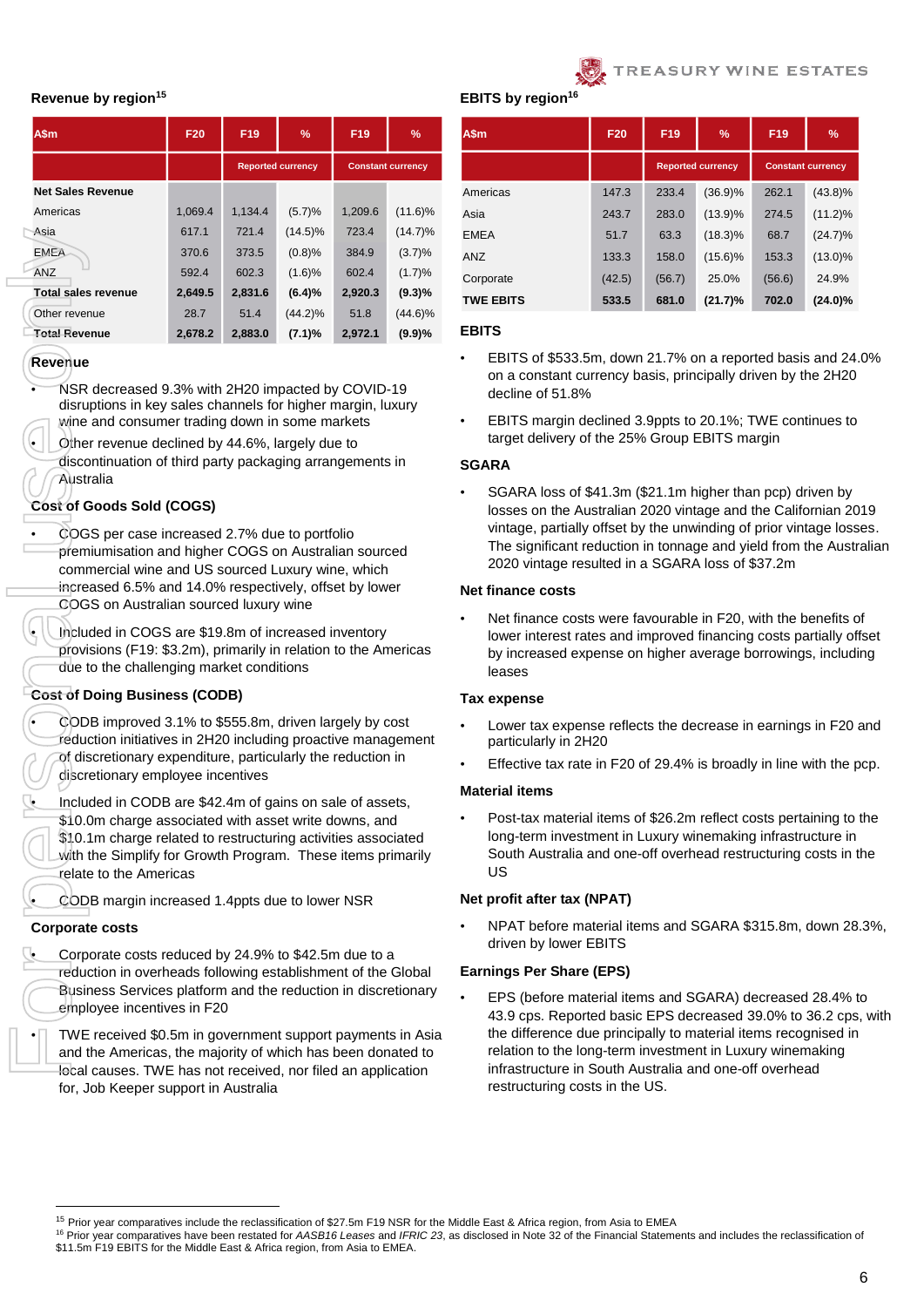

### **Balance Sheet (condensed)<sup>17</sup> <sup>18</sup>**

| A\$m                                                                                                                                                                                                                                             | F20     | F19     |
|--------------------------------------------------------------------------------------------------------------------------------------------------------------------------------------------------------------------------------------------------|---------|---------|
| Cash & cash equivalents                                                                                                                                                                                                                          | 449.1   | 401.8   |
| Receivables                                                                                                                                                                                                                                      | 554.1   | 662.0   |
| Current inventories                                                                                                                                                                                                                              | 1,017.4 | 1,001.7 |
| Non-current inventories                                                                                                                                                                                                                          | 1,059.2 | 1,045.6 |
| Property, plant & equipment                                                                                                                                                                                                                      | 1,397.4 | 1,369.9 |
| Right of use lease assets                                                                                                                                                                                                                        | 517.0   | 535.9   |
| Agricultural assets                                                                                                                                                                                                                              | 34.1    | 29.4    |
| Intangibles                                                                                                                                                                                                                                      | 1,331.6 | 1,308.9 |
| Tax assets                                                                                                                                                                                                                                       | 183.5   | 187.0   |
| Assets held for sale                                                                                                                                                                                                                             | 74.3    | 78.3    |
| Other assets                                                                                                                                                                                                                                     | 54.2    | 21.0    |
| <b>Total assets</b>                                                                                                                                                                                                                              | 6,671.9 | 6,641.5 |
| Payables                                                                                                                                                                                                                                         | 682.1   | 718.6   |
| Interest bearing debt                                                                                                                                                                                                                            | 1,227.0 | 1,090.0 |
| Lease liabilities                                                                                                                                                                                                                                | 698.6   | 704.6   |
| <b>Tax liabilities</b>                                                                                                                                                                                                                           | 357.1   | 430.1   |
| Provisions                                                                                                                                                                                                                                       | 59.2    | 48.0    |
| Other liabilities                                                                                                                                                                                                                                | 24.5    | 8.7     |
| <b>Total liabilities</b>                                                                                                                                                                                                                         | 3,048.5 | 3,000.0 |
| <b>Net assets</b>                                                                                                                                                                                                                                | 3,623.4 | 3,641.5 |
| movements in foreign exchange rate movements, net assets<br>decreased by \$41.2m<br><b>Working Capital</b><br>Working capital declined \$42.2m to \$1,948.5m, reflecting the<br>impact of lower sales on receivables, partly offset by the lower |         |         |
| payables balance as a result of lower volumes and the higher<br>inventory balance which increased by \$29.3m to \$2,076.6m.<br>The total inventory position reflects:                                                                            |         |         |
| Higher average vintage cost per case for the 2020<br>Australian and 2019 Californian vintages, the latter a re<br>of improved mix                                                                                                                |         |         |
| Lower total inventory volume, which declined 9%, drive<br>the 2020 Australian vintage that was down approximate<br>$30\%$ versus the prior year – partially offset by the carry<br>forward of unsold wine previously allocated to 2H20           |         |         |
| Luxury inventory increased by 8% to \$1,305.6m:                                                                                                                                                                                                  |         |         |
| Higher average cost per case for the 2020 Australian ar<br>2019 Californian vintages a key driver                                                                                                                                                |         |         |
| The 2020 Australian vintage was a smaller volume vinta<br>for TWE with luxury intake down approximately 45% an<br>driving a 5% decline in total luxury inventory volume                                                                          |         |         |

### **Balance sheet movements as at 30 June 2020**

# **Working Capital**

Higher average vintage cost per case for the 2020 Australian and 2019 Californian vintages, the latter a result of improved mix

Lower total inventory volume, which declined 9%, driven by the 2020 Australian vintage that was down approximately 30% versus the prior year – partially offset by the carry forward of unsold wine previously allocated to 2H20

The 2020 Australian vintage was a smaller volume vintage for TWE with luxury intake down approximately 45% and driving a 5% decline in total luxury inventory volume

TWE's flexible luxury wine allocation program is a key strength. TWE has put in place actions and plans to carry forward unsold wine previously allocated to 2H20 in addition to the reallocation of luxury wine that had been previously allocated to F21 and beyond into future years

#### **Property, Plant & Equipment**

Property, Plant & Equipment increased \$27.5m to \$1,397.4m reflecting investment in production assets in the Bordeaux region of France, investment in luxury winemaking infrastructure in South Australia, in addition to vineyard investments in Australia, offset by depreciation and the disposal of surplus supply assets in the US

#### **Right of use lease assets**

Right of use lease assets decreased by \$18.9m to \$517.0m, reflecting depreciation and partially offset by the net impact of new leases and increases to rent

#### **Agricultural assets**

Agricultural assets represent the market value of unharvested grapes prior to the 2020 US vintage.

#### **Intangibles**

Adjusting for foreign currency movements, intangible assets increased by \$14.1m, principally reflecting investment in IT systems supporting enhancement of planning and e-commerce systems, offset by amortisation expense.

#### **Provisions**

Provisions increased \$11.2m, driven by one-off costs associated with the expansion of Luxury winemaking infrastructure in South Australia

#### **Tax and other assets**

Net tax liabilities declined in F20 due to the lower current year tax expense

#### **Assets held for sale**

Assets held for sale relate primarily to surplus supply assets in the US

### **Net Borrowings<sup>19</sup>**

Net Borrowings, including lease liabilities per AASB 16, increased \$54.1m to \$1,434.8m comprising:

- Cash which increased \$47.3m to \$449.1m
- Interest bearing borrowings which increased \$137.0m to \$1,227.0m, principally the result of higher bilateral facility drawings in F20
- Lease liabilities which decreased \$6.0m to \$698.6m

#### **Balance sheet leverage**

Net debt / EBITDAS 2.2x and interest cover 10.1x

#### **Funding structure**

At 30 June 2020, TWE had committed debt facilities totalling approximately \$2,111.3m, comprising;

- Drawn bank facilities of \$609.2m and \$581.9m of US Private Placement notes
- Undrawn committed, bilateral debt facilities totalling \$629.2m
- Undrawn committed, term funding facility \$291.0m

The weighted average term to maturity of committed facilities was 3.5 years at 30 June 2020

<sup>19</sup> Borrowings have been reduced \$41.7m (F19: \$12.1m decrease) to reflect fair value hedges on a portion of US Private Placement notes

**<sup>.</sup>**  $17$  Unless otherwise stated, balance sheet percentage or dollar movements from the previous period are on a reported currency basis

<sup>18</sup> Prior year comparatives have been restated for *AASB 16 Leases* and *IFRIC 23,* as disclosed in Note 32 of the Financial Statements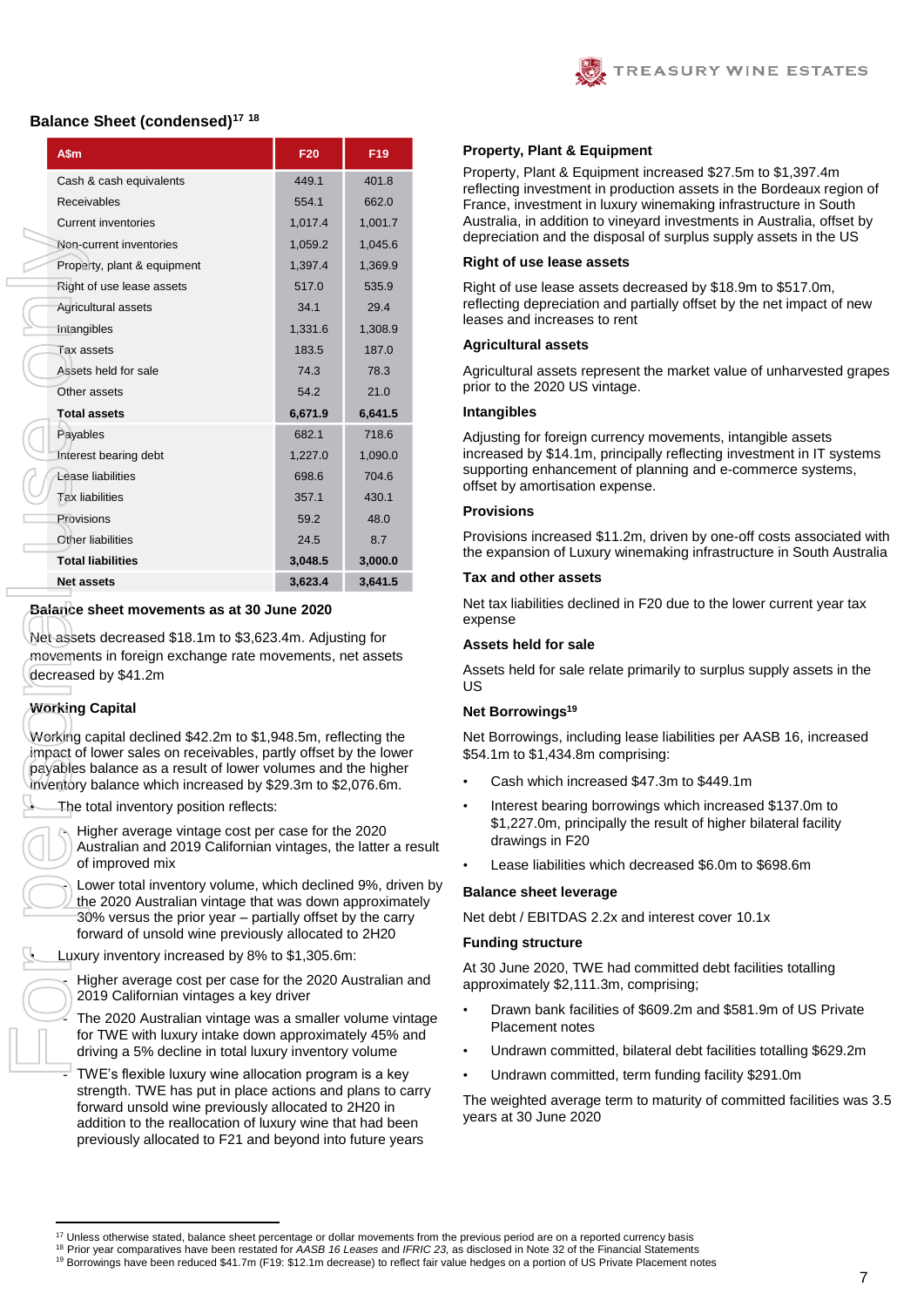

### **Cash flow – reconciliation of net debt<sup>20</sup>**

| A\$m (unless otherwise stated)                                                                                                                                                                               | F <sub>20</sub> | F <sub>19</sub> |
|--------------------------------------------------------------------------------------------------------------------------------------------------------------------------------------------------------------|-----------------|-----------------|
| <b>EBITDAS</b>                                                                                                                                                                                               | 697.9           | 842.9           |
| Change in working capital                                                                                                                                                                                    | (22.2)          | (167.5)         |
| Other items                                                                                                                                                                                                  | (15.0)          | (14.7)          |
| Net operating cash flows before financing costs, tax & material<br><b>items</b>                                                                                                                              | 660.7           | 660.7           |
| <b>Cash conversion</b>                                                                                                                                                                                       | 94.7%           | 78.4%           |
| Payments for capital expenditure and subsidiaries                                                                                                                                                            | (188.8)         | (160.7)         |
| Proceeds from sale of assets                                                                                                                                                                                 | 100.2           | 102.5           |
| Cash flows after net capital expenditure, before financing costs,<br>tax & material items                                                                                                                    | 572.1           | 602.5           |
| Net interest paid                                                                                                                                                                                            | (84.1)          | (84.8)          |
| Tax paid                                                                                                                                                                                                     | (168.0)         | (112.5)         |
| Cash flows before dividends & material items                                                                                                                                                                 | 320.0           | 405.2           |
| Dividends/distributions paid                                                                                                                                                                                 | (276.3)         | (244.7)         |
| Cash flows after dividends before material items                                                                                                                                                             | 43.7            | 160.5           |
| Material item cash flows                                                                                                                                                                                     | (19.8)          | (1.5)           |
| On-market share purchases                                                                                                                                                                                    | (4.9)           | (16.6)          |
| Total cash flows from activities (before debt)                                                                                                                                                               | 19.0            | 142.4           |
| Net (repayment) / proceeds from borrowings                                                                                                                                                                   | 28.8            | 169.1           |
| <b>Total cash flows from activities</b>                                                                                                                                                                      | 47.8            | 311.5           |
| Opening net debt                                                                                                                                                                                             | (1,380.0)       | (1,336.9)       |
| Total cash flows from activities (above)                                                                                                                                                                     | 19.0            | 142.4           |
| Net lease liability additions                                                                                                                                                                                | (41.3)          | (117.8)         |
| Net debt acquired                                                                                                                                                                                            | (4.9)           |                 |
| Debt revaluation and foreign exchange movements                                                                                                                                                              | (27.0)          | (67.7)          |
| Increase in net debt                                                                                                                                                                                         | (54.2)          | (43.1)          |
| <b>Closing net debt</b>                                                                                                                                                                                      | (1,434.2)       | (1,380.0)       |
| Movement in net debt                                                                                                                                                                                         |                 |                 |
| Net debt increased \$54.2m to \$1,434.2m. Drivers of the movement<br>in net debt included:                                                                                                                   |                 |                 |
| EBITDAS                                                                                                                                                                                                      |                 |                 |
| EBITDAS decreased \$145.0m on a reported currency basis, driven<br>by the 2H20 earnings decline resulting from COVID-19 impacts in<br>key markets and challenging conditions in the US wine market           |                 |                 |
| Movement in working capital <sup>21</sup>                                                                                                                                                                    |                 |                 |
| Net working capital outflow of \$22.2m is driven by a decrease in<br>payables associated with lower production volume and the increase<br>in inventory, partially offset by lower receivables due to reduced |                 |                 |
| sales across all regions<br>Other items                                                                                                                                                                      |                 |                 |

#### **Movement in net debt**

# **EBITDAS**

# **Movement in working capital<sup>21</sup>**

# **Other items**

1

#### **Capital expenditure**

Capital expenditure (capex) of \$188.8m comprising:

- Maintenance & Replacement capex of \$82.6m
- Growth capex including investment in South Australian luxury winemaking infrastructure, vineyard acquisitions and IT investments of \$106.2m

In F21, capex is expected to be up to \$200.0m, including maintenance and replacement expenditure and continued business investment to support future premiumisation and growth

#### **Proceeds from sale of assets**

Reflects receipts from the sale of surplus supply assets, notably vineyards in the US

#### **Net interest paid**

Net interest paid is favourable by \$0.7m with benefits of lower interest rates, improved financing costs and higher investment balances partially offset by higher average net borrowings, including leases

#### **Dividends paid**

Increase in dividends paid reflects payment of the F20 interim and F19 final dividends, both 20 cents per share, representing an increase of 12.9% relative to pcp

In F20, TWE paid dividends totalling \$276.3m and retained positive cash flow

### **Tax paid**

Increase in tax paid predominantly reflects higher tax payable on the higher earnings in F19

#### **On-market share purchases**

Reduction in on-market share purchases reflects vesting of shares under TWE's Long Term Incentive Plans being delivered in F20 via a combination of new shares issued and shares purchased on market

#### **Net lease liability additions**

Additions of \$41.3m primarily reflects a lease extension for the South Australian distribution centre and new office leases, offset by lease liability payments

#### **Exchange rate impact**

Lower period-end exchange rates used to revalue foreign currency borrowings and cash as at 30 June 2020 increased net debt by \$27.0m

#### **Cash conversion**

Cash conversion was 94.7%, with lower 4Q20 sales and a smaller Australian vintage offset by higher levels of inventory for luxury wine that had been allocated to 2H20; cash conversion excluding the net change in non-current luxury and masstige inventory was 97.6%

<sup>&</sup>lt;sup>20</sup> Unless otherwise stated, cash flow percentage or dollar movements from the previous period are on a reported currency basis

<sup>&</sup>lt;sup>21</sup> Change in working capital reflects operating cash flow movements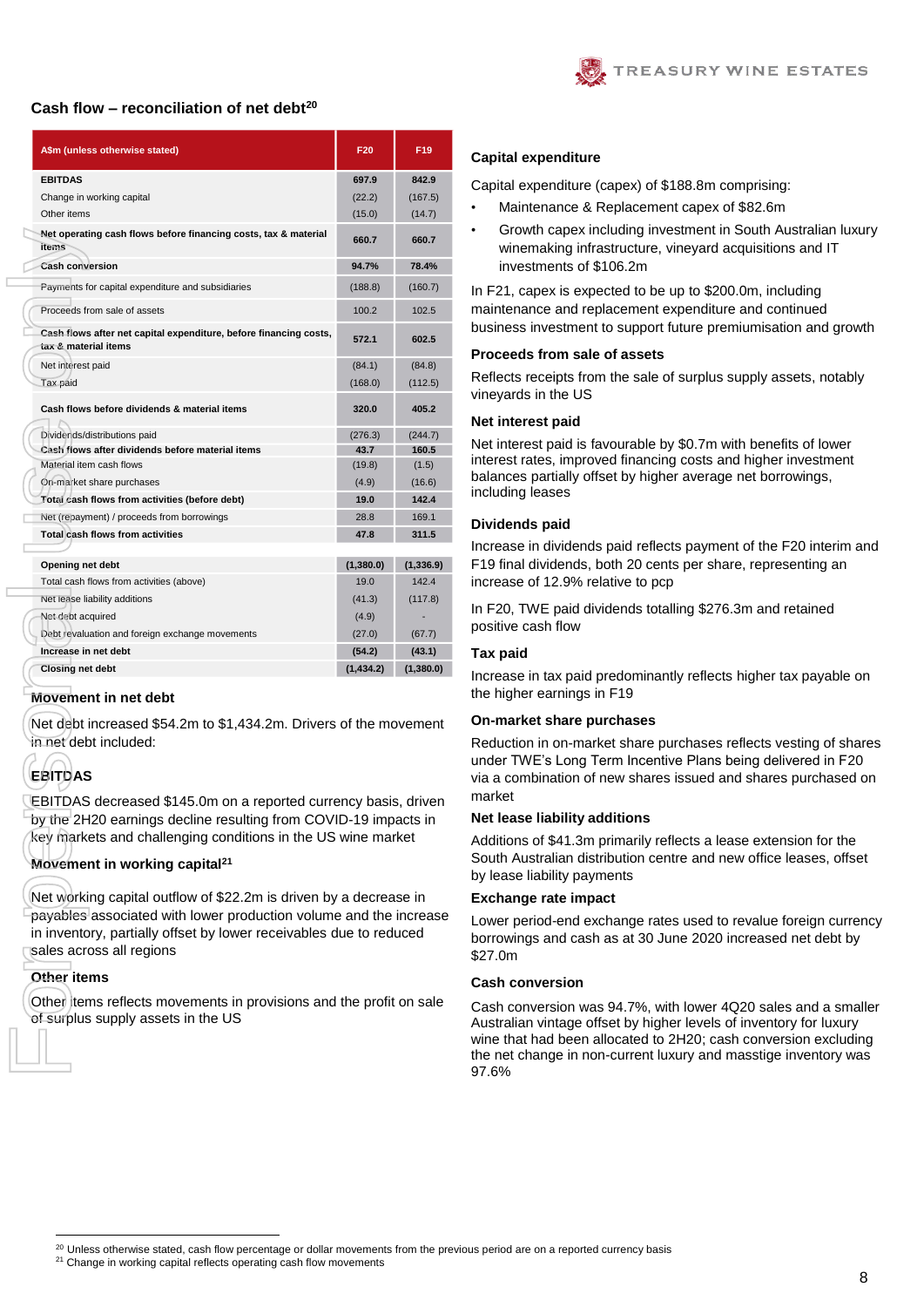# *Asia*

ļ

# **Financial performance**<sup>22</sup> **Business performance**

| <b>SAm</b>       | F20    | F19                      | $\frac{9}{6}$            |        |            |  |
|------------------|--------|--------------------------|--------------------------|--------|------------|--|
|                  |        | <b>Reported Currency</b> | <b>Constant Currency</b> |        |            |  |
| <b>NSR</b>       | 617.1  | 721.4                    | $(14.5)\%$               | 723.4  | $(14.7)\%$ |  |
| NSR per case     | 187.78 | 167.58                   | 12.1%                    | 168.04 | 11.7%      |  |
| <b>EBITS</b>     | 243.7  | 283.0                    | $(13.9)\%$               | 274.5  | $(11.2)\%$ |  |
| EBITS margin (%) | 39.5%  | 39.2%                    | 0.3ppts                  | 37.9%  | 1.6ppts    |  |

# **Historical reported EBITS and EBITS margin**



# **F20 luxury and masstige contribution to NSR**



• Volume and NSR declined 23.7% and 14.7% respectively, driven by decline in shipments through 2H20 with all key regions and price points impacted by COVID-19

TREASURY WINE ESTATES

- In China, depletions were up 13% in 4Q20 versus the pcp, including approximately 40% in June, after having been down by more than 50% in February and March
- In South East Asia, strong volume and NSR performance through 1H20 supported the delivery of 8% EBITS growth in F20
- NSR per case increased 11.7% on the pcp due to luxury driven portfolio premiumisation
- COGS per case was in line with the prior year, with higher COGS on Australian sourced commercial and masstige wine from the 2019 vintage offset by lower COGS on Australian luxury vintages
- CODB improved 4.4%, with reduction in discretionary spend a key driver
- F20 EBITS declined 11.2% to \$243.7m and EBITS margin increased 1.6ppts to 39.5%

#### **Asian regional perspectives**

- The fundamentals of the Asian wine market remain positive, with consumption of luxury and masstige wine expected to continue growing over the long-term
- COVID-19 significantly impacted luxury wine consumption in 2H20 as a result of channel closures and restrictions on gatherings and social occasions
- TWE continues to see early positive signs of both consumption and sales depletion recovery throughout the region, but remains cautious on the short to medium term outlook. Gatherings and social occasions, which drive consumption of luxury wine, are yet to fully recover to previous levels
- TWE will continue to monitor consumption trends to ensure shipments to customers are appropriately calibrated to depletions. Forecast forward days of inventory cover at the end of June are lower versus pcp
- Key priority brands including Penfolds, Wolf Blass, Maison de Grand Esprit and Rawson's Retreat grew depletions and made significant market share gains in F20
- TWE achieved significant value and share growth in ecommerce, particularly in China, with consumers having increasingly shifted their buying behaviour to this channel in recent months. While the broader e-commerce channel was oriented to lower price points, TWE's e-commerce sales reflect a premium portfolio mix
- Organisational focus on expanding portfolio distribution and availability has supported growth in priority markets throughout F20
- While TWE continues to monitor the global geopolitical environment, it will remain focused on building brands, investing in the market, engaging with its partners and ensuring compliance
- TWE targets EBITS margin in the high 30% range

1

<sup>22</sup> Prior year comparatives have been restated for *AASB16 Leases*, as disclosed in Note 32 of the Financial Statements, and includes the reclassification of \$11.5m F19 EBITS for the Middle East & Africa region, from Asia to EMEA.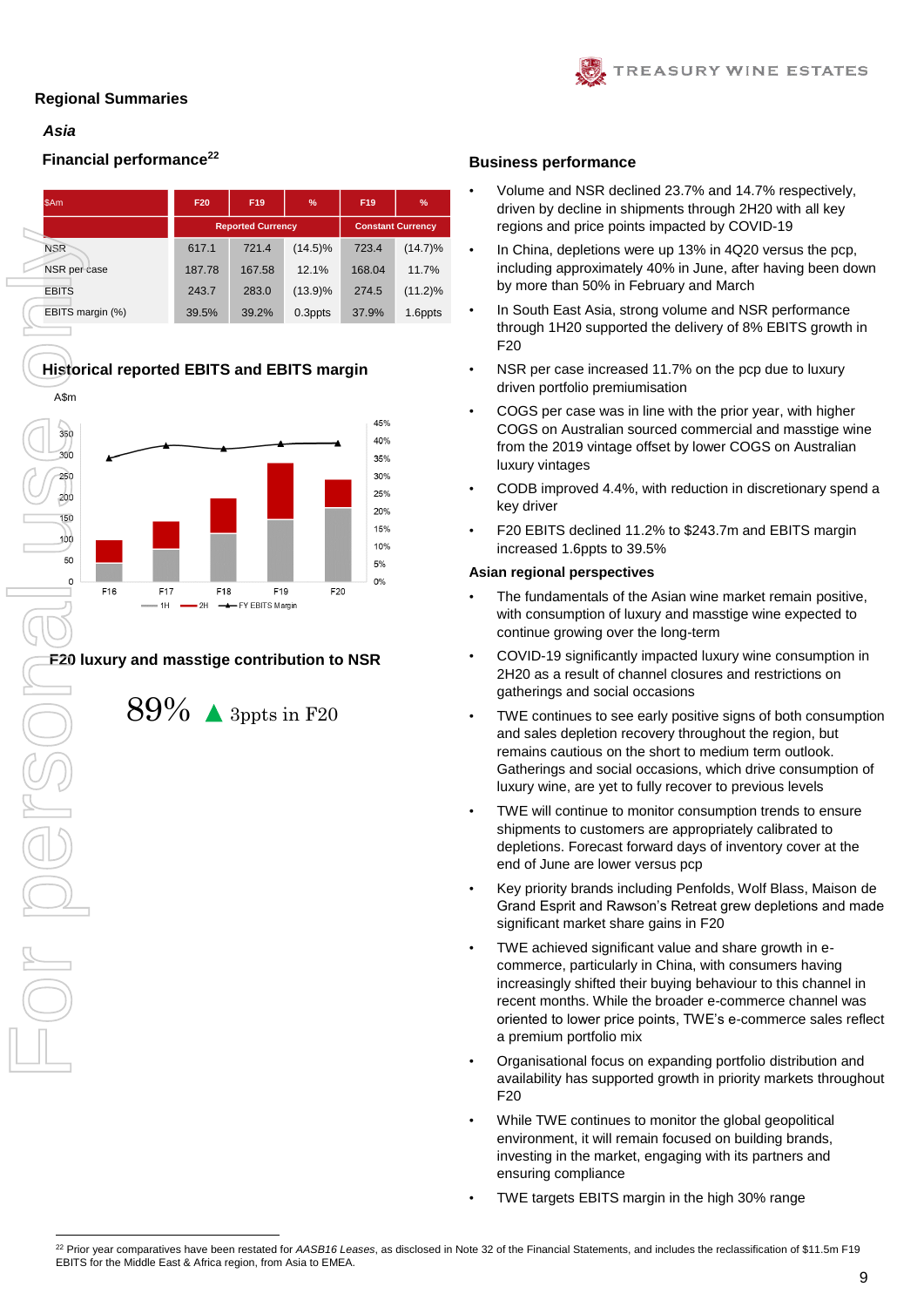# *Americas*

 $\Box$ 

# **Financial performance<sup>23</sup> Business performance**

| \$Am             | %<br>F19<br>F20 |                          |                          |         |              |  |  |  |
|------------------|-----------------|--------------------------|--------------------------|---------|--------------|--|--|--|
|                  |                 | <b>Reported Currency</b> | <b>Constant Currency</b> |         |              |  |  |  |
| <b>NSR</b>       | 1,069.4         | 1,134.4                  | (5.7)%                   | 1.209.6 | $(11.6)\%$   |  |  |  |
| NSR per case     | 86.06           | 80.87                    | 6.4%                     | 86.24   | (0.2)%       |  |  |  |
| <b>FRITS</b>     | 147.3           | 233.4                    | $(36.9)\%$               | 262.1   | $(43.8)\%$   |  |  |  |
| EBITS margin (%) | 13.8%           | 20.6%                    | $(6.8)$ ppts             | 21.7%   | $(7.9)$ ppts |  |  |  |



# **F20 luxury and masstige contribution to NSR**

 $71\%$   $\blacktriangle$  4ppts in F20

- Volume and NSR declined by 11.4% and 11.6% respectively, with declines in the US, Canada and Latin America
- In the US, shipments were below depletions by 7%, driven by industry-wide working capital management by distributors in response to the closure of key non-retail channels as a result COVID-19
- NSR per case was in line with the prior year, which resulted from the closure of key channels for higher margin, luxury wine and impacted overall portfolio mix in the period
- COGS per case increased 9%, driven by higher costs associated with US luxury wine releases in F20 and Australian sourced commercial wine, as well as increased inventory provisions
- CODB was in line with the prior year, with overhead reductions offset by increased levels of promotional investment. CODB includes gains on sale of surplus vineyard assets, offset by asset writedowns and other restructuring charges associated with Simplify for Growth initiatives
- Regional EBITS declined 43.8% to \$147.3m, and EBITS margin was 7.9ppts lower to 13.8%

## **Americas regional perspectives**

- The fundamentals of the US wine market remain attractive, with premiumisation trends remaining intact
- Americas regional performance reflected the persistence of challenging US wine market conditions through 2H20 and the impact of COVID-19 on TWE's key sales channels outside of retail and e-commerce, which were significantly disrupted through the period. Increased levels of supply in the market continued to contribute to accelerated movement of product through private label, which grew over 50% in the \$8-15 price points through 2H20
- Retail channels in the US exhibited strong growth through 2H20, with continued premiumisation driving 20%+ value and volume growth across luxury and masstige price points **<sup>24</sup>**
- TWE's priority brand portfolio is performing strongly with depletions up 32% in the 13 weeks to 28 June 2020. Stags' Leap, Beringer Brothers, The Stag, Matua and 19 Crimes consistently outpaced the market throughout the year **<sup>25</sup>**
- As consumers moved to trusted brands in 2H20, TWE shifted brand investment to support the e-commerce channel and saw strong growth from TWE's own branded websites, partially offsetting the adverse impacts from COVID-19 elsewhere in the direct to consumer channel
- TWE has commenced initiatives to deliver a future state wine business in the US. Key actions to date include the implementation of a new sales operating model and organisation structure, which will deliver annualised cost savings of \$35m commencing in F21
- Upon completion of these initiatives, TWE expects to have in place a stronger platform for growth in the Americas, in addition to an improved shape of P&L reflecting progression towards the 25% medium-term regional EBITS margin target



**<sup>.</sup>** <sup>23</sup> Prior year comparatives have been restated for *AASB16 Leases*, as disclosed in Note 32 of the Financial Statements

<sup>&</sup>lt;sup>24</sup> IRI Market Advantage, Multi-Liquor Outlet + Convenience, 26 weeks ending 28 June

<sup>&</sup>lt;sup>25</sup> IRI Market Advantage, Multi-Liquor Outlet + Convenience, 13 weeks ending 28 June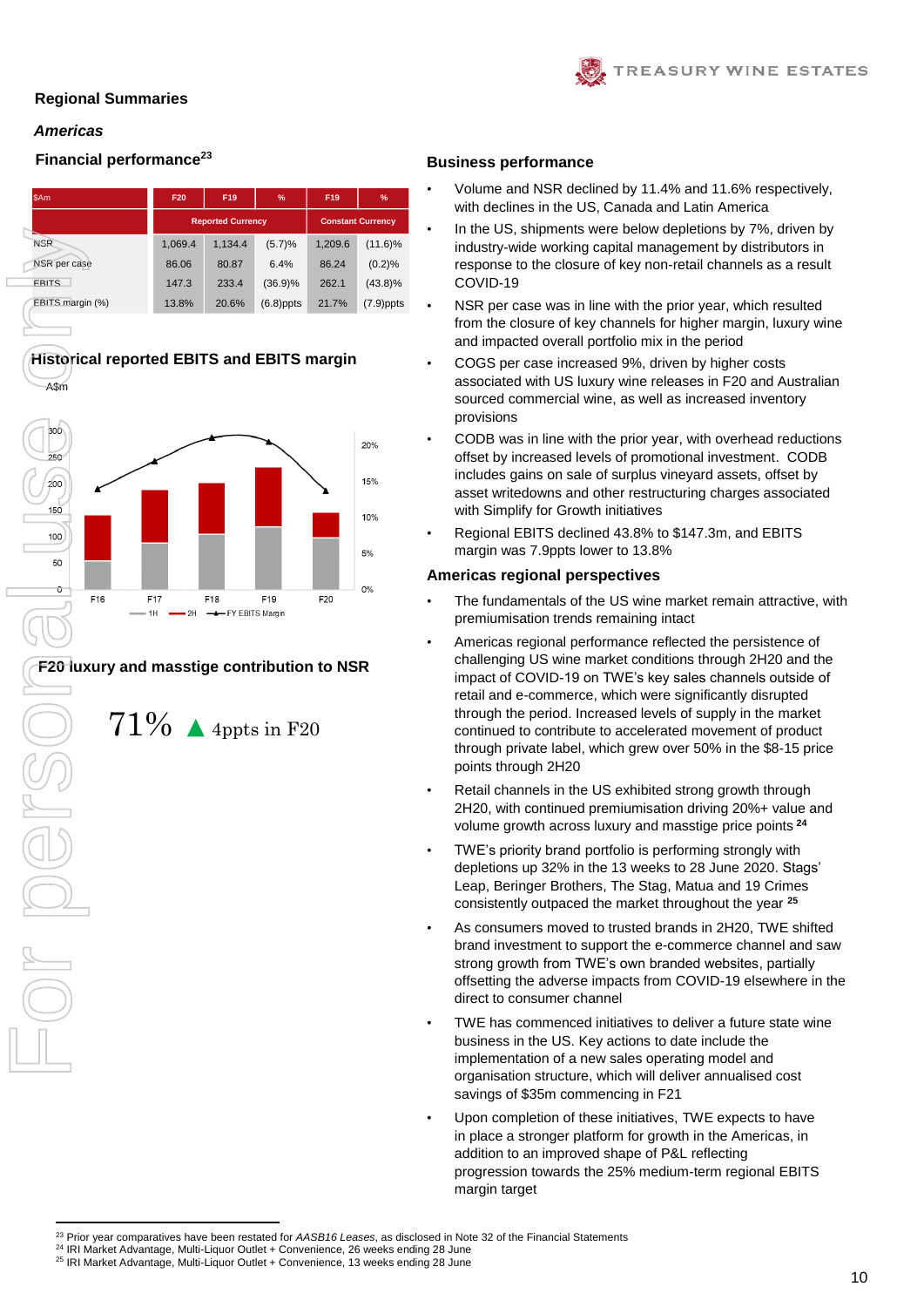# *Australia & New Zealand (ANZ)*

# **Financial performance<sup>26</sup> Business performance**

 $\Box$ 

| <b>SAm</b>       | F20   | F19                      | %                        | F19   | %            |  |
|------------------|-------|--------------------------|--------------------------|-------|--------------|--|
|                  |       | <b>Reported Currency</b> | <b>Constant Currency</b> |       |              |  |
| <b>NSR</b>       | 592.4 | 602.3                    | (1.6)%                   | 602.4 | (1.7)%       |  |
| NSR per case     | 76.12 | 75.89                    | 0.3%                     | 75.90 | 0.3%         |  |
| <b>EBITS</b>     | 133.3 | 158.0                    | $(15.6)\%$               | 153.3 | $(13.0)\%$   |  |
| EBITS margin (%) | 22.5% | 26.2%                    | $(3.7)$ ppts             | 25.4% | $(2.9)$ ppts |  |

# **Historical reported EBITS and EBITS margin**



# **F20 luxury and masstige contribution to NSR**



**.** 

- Volume and NSR declined 1.9% and 1.7% respectively in F20, with positive volume momentum in the masstige portfolio through F20
- NSR per case was broadly in line with the prior year, but declined in 2H20 as consumers traded down, with TWE's upper end luxury portfolio most significantly impacted during the period
- COGS per case increased 4.3% due to higher COGS on Australian sourced commercial and masstige wine from the 2019 vintage
- F20 EBITS declined 13.0% to \$133.3m, and F20 EBITS margin declined 2.9 ppts to 22.5%

#### **ANZ regional perspectives**

- Over the long-term, TWE expects Australian wine market volume and value growth to continue being driven by the luxury and masstige price points
- The impact of COVID-19 has seen changes in consumer behaviour in 2H20, with strong retail and e-commerce channel performance more than offset by the impacts from the closure of other key sales channels including onpremise, cellar doors and global travel retail. Consumers have increasingly sought well-known and trusted brands during this period
- Current market growth is centred in the \$10-20 price points, where TWE is growing ahead of the market led by focus brands including Squealing Pig, 19 Crimes and The Stag. 19 Crimes and Squealing Pig were the number one and number four brands respectively for absolute value growth in the market during F20**<sup>27</sup>**
- The Luxury segment has also been in growth, however this has been focused on the sub \$50 price points, which had an adverse impact on TWE's high-end luxury portfolio performance in retail channels through the period
- Cost impacts from the smaller volume, higher cost 2020 vintage will lead to higher commercial and masstige COGS in F21
- TWE continues to aspire to a 25% value share in ANZ through prioritising growth across the luxury and masstige portfolios; 21% value share in F20<sup>28</sup>

<sup>28</sup> Aztec sales value data, bottle and canned wine only, Australia liquor weighted, MAT to 7 June 2020

<sup>26</sup> Prior year comparatives have been restated for *AASB16 Leases*, as disclosed in Note 32 of the Financial Statements

<sup>&</sup>lt;sup>27</sup> Aztec sales value data, bottle and canned wine only, Australia Liquor weighted, quarter & FY to 21 June 2020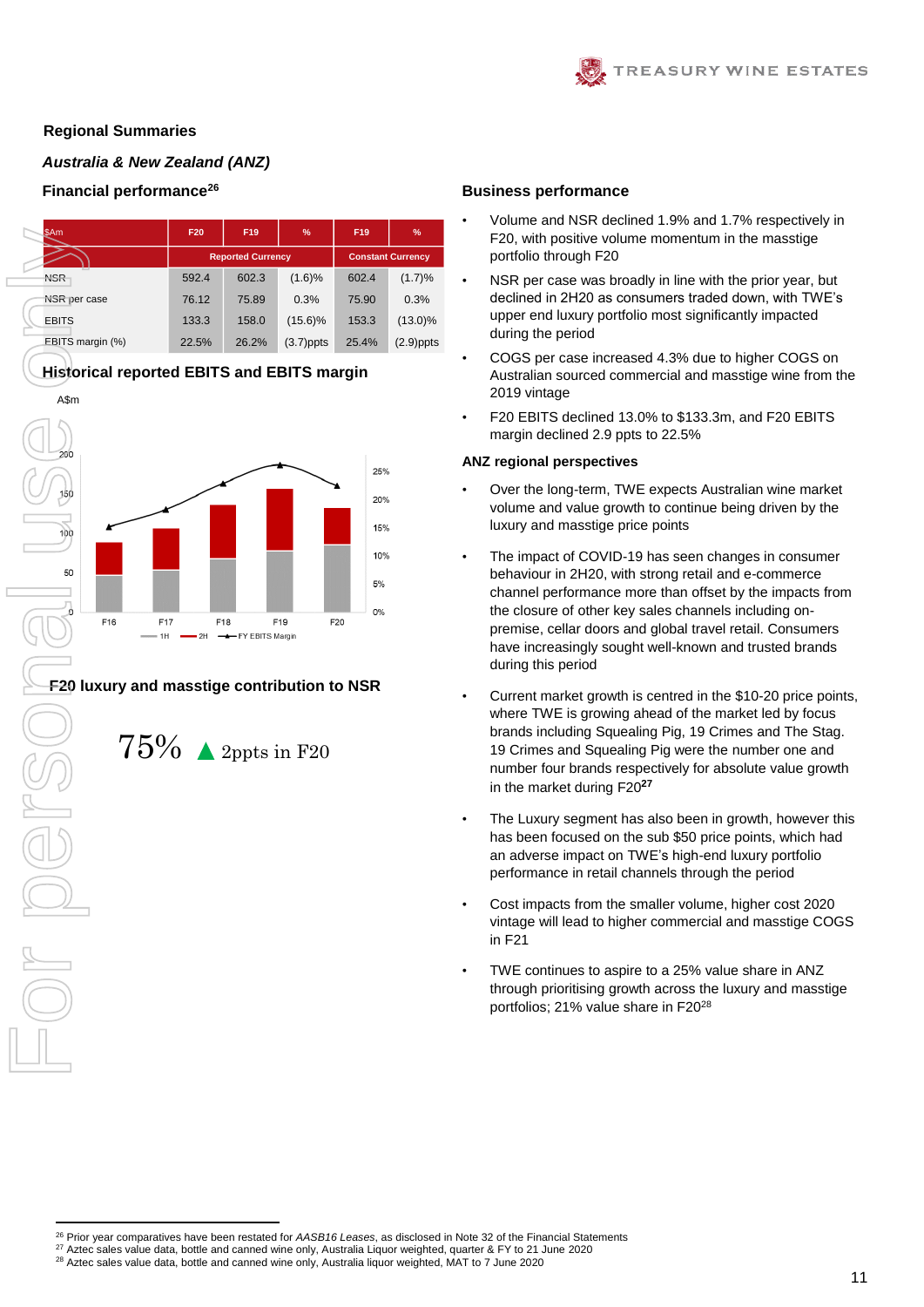# *EMEA*

A\$m

 $\Box$ 

# **Financial performance<sup>29</sup> Business performance**

| <b>SAm</b>       | F20<br>F19<br>% |                          |                          |       |              |  |  |
|------------------|-----------------|--------------------------|--------------------------|-------|--------------|--|--|
|                  |                 | <b>Reported Currency</b> | <b>Constant Currency</b> |       |              |  |  |
| <b>NSR</b>       | 370.6           | 373.5                    | (0.8)%                   | 384.9 | (3.7)%       |  |  |
| NSR per case     | 41.81           | 40.47                    | 3.3%                     | 41.70 | 0.3%         |  |  |
| <b>EBITS</b>     | 51.7            | 63.3                     | $(18.3)\%$               | 68.7  | $(24.7)\%$   |  |  |
| EBITS margin (%) | 14.0%           | 16.9%                    | $(2.9)$ ppts             | 17.8% | $(3.8)$ ppts |  |  |

**Historical reported EBITS and EBITS margin** l



# **F20 luxury and masstige contribution to NSR**



- Volume and NSR declined 4.0% and 3.7% respectively with 2H20 declines in Continental Europe and Middle East & Africa due to COVID-19 closures partly offset by strong masstige portfolio performance through retail channels in the UK
- NSR per case was in line with the prior year
- COGS per case increased 6.7%, reflecting masstige-led mix shift and higher cost on Australian and US sourced commercial wine
- Favourable CODB reflects continued disciplined approach to brand building investment and overheads
- Regional EBITS declined 24.7%, led by lower top-line performance in Continental Europe and Middle East & Africa through 2H20
- F20 EBITS margin declined 3.8 ppts to 14.0%

### **EMEA regional perspectives**

- Despite being a predominantly Commercial market for TWE, long term wine category value growth is being driven by premiumisation across key EMEA markets and TWE's brand portfolio is well poised to take advantage of these trends
- During the COVID-19 impacted period the wine category remains in growth across most key retail markets in EMEA, driven by increased in-home consumption. The UK, Nordics and Netherlands retail markets are all in strong value and volume growth**<sup>30</sup>**
- TWE's focus brands are continuing to perform well across key EMEA markets led by Lindeman's, Blossom Hill and 19 Crimes
- E-commerce sales have also accelerated with consumers increasingly shifting to this channel for convenience; TWE has recently launched its own luxury wine website in response to this emerging trend
- TWE targets mid-teen EBITS margin in F21, with benefits of premiumisation and cost efficiencies to be more than offset by impacts of higher Australian commercial sourced COGS

**<sup>.</sup>** <sup>29</sup> Prior year comparatives have been restated for *AASB 16 Leases,* as disclosed in Note 32 of the Financial Statements, and includes the reclassification of \$11.5m F19 EBITS for the Middle East & Africa region, from Asia to EMEA

<sup>30</sup> Neilson Scantrack Total Market 52 wks ended 23 June, Symphony AI Albert Heijn 52 wk, Monopoly data 52 wks to June 20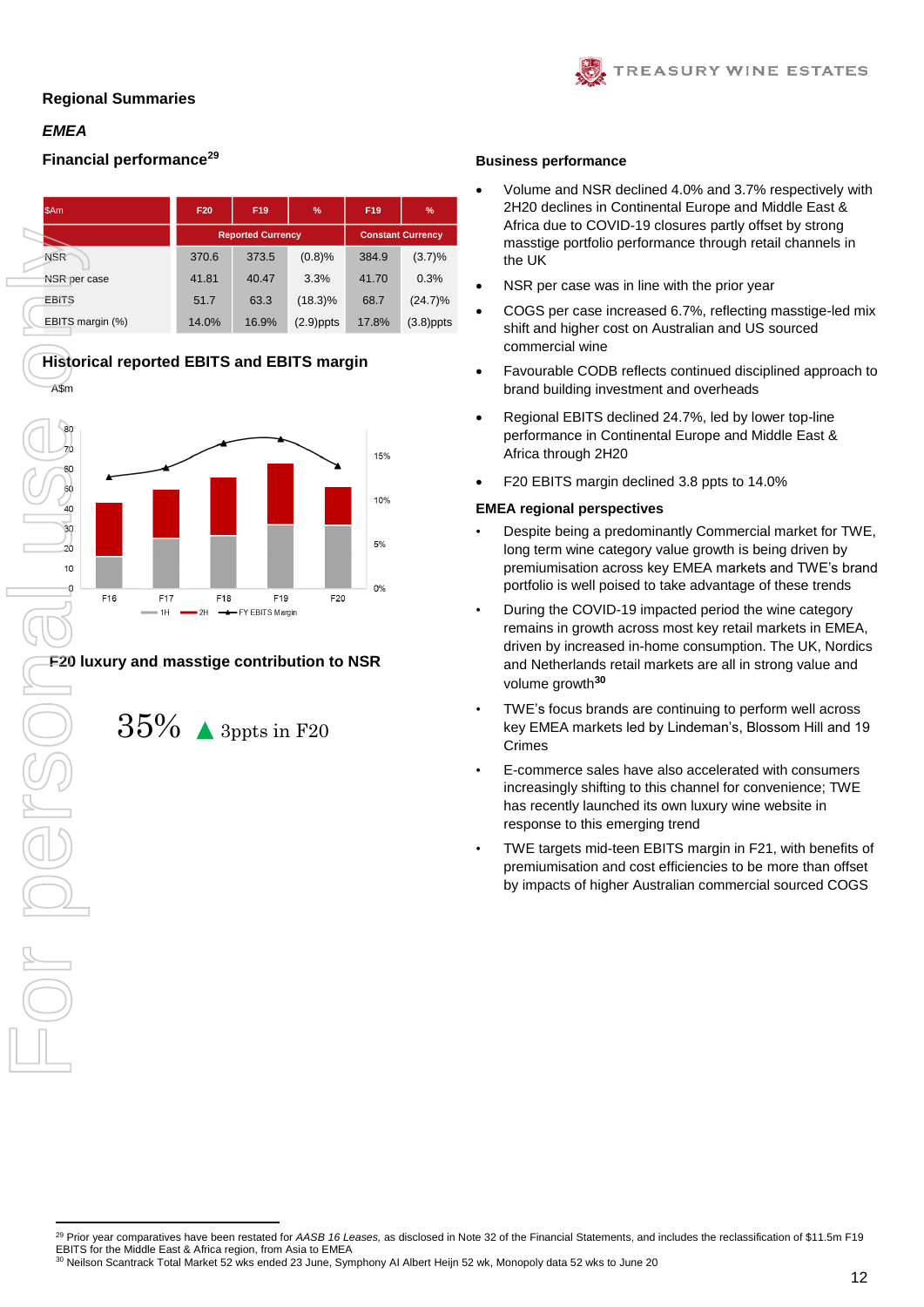

### **Vintage update**

#### **Australia**

The 2020 Australian vintage was challenging, with climatic factors including spring frosts and extreme heat events resulting in a total intake that was 30% lower than the prior year. With respect to the bushfires, TWE fully mitigated its risk exposure to smoke taint through early identification of potentially affected vineyards and batch ferments of suspect blocks.

The harvest delivered smaller volumes of luxury wine, with intake down approximately 4 5% versus the prior vintage. Commercial and masstige volumes were in line with demand requirements. Despite the challenges, the vintage will deliver wine of very high quality with highlights including exceptional parcels of Barossa Valley and McLaren Vale Shiraz.

TWE is well positioned through the flexibility of its luxury wine allocation program to manage through short term changes in demand or single vintage variation. TWE has put in place actions and plans to carry forward unsold wine previously allocated to 2H20 in addition to luxury wine that had been previously allocated to F21 and beyond into future years.

# **California**

The California growing season started dry with limited winter rainfall. There were some regions with isolated rain and minor frost during bloom but weather has been normal for this time of year. The outlook for the next three months through vintage is slightly warmer than long term average temperatures across California.

Growing conditions thus far have resulted in healthy vineyards and low disease pressure. At this stage the consistency of the year has led to no major regional and varietal differences but lower winter rain may impact crop loads in regions with limited soil water availability, such as Central Coast. The 2020 vintage is expected to be equivalent to or lower than vintage 2019 due to the dry winter.

## **New Zealand**

The 2020 New Zealand vintage was strong, with overall yields higher than 2019 and more in line with long term averages. The 2020 vintage was the second largest in terms of tonnes processed at the Matua Winery.

Overall quality is high, with good fruit concentration and varietal expression. With a warm, dry season in Marlborough the vineyards produced clean fruit with great concentration and flavour. Marlborough Sauvignon Blanc was a highlight with wines of high quality across all sub-regions.

### **France**

early ide<br>
of suspe<br>
The harvapproxim<br>
volumes<br>
challeng<br>
highlight<br>
Vale Shi<br>
TWE is v<br>
origin ight<br>
vale Shi<br>
TWE is v<br>
forward use of communities<br>
for the next<br>
vears.<br>
Californ<br>
The Californ<br>
The Californ<br>
The Californ After a cool winter and warm spring with heavy rain the grape growing season has been challenging in the wider Bordeaux area , however TWE's vineyards were not adversely impacted by these conditions. Vintage 2020 is expected to be high quality and industry tonnage is expected to be above average. In the Bordeaux and Champagne appellation areas approved production levels have been restricted and herewol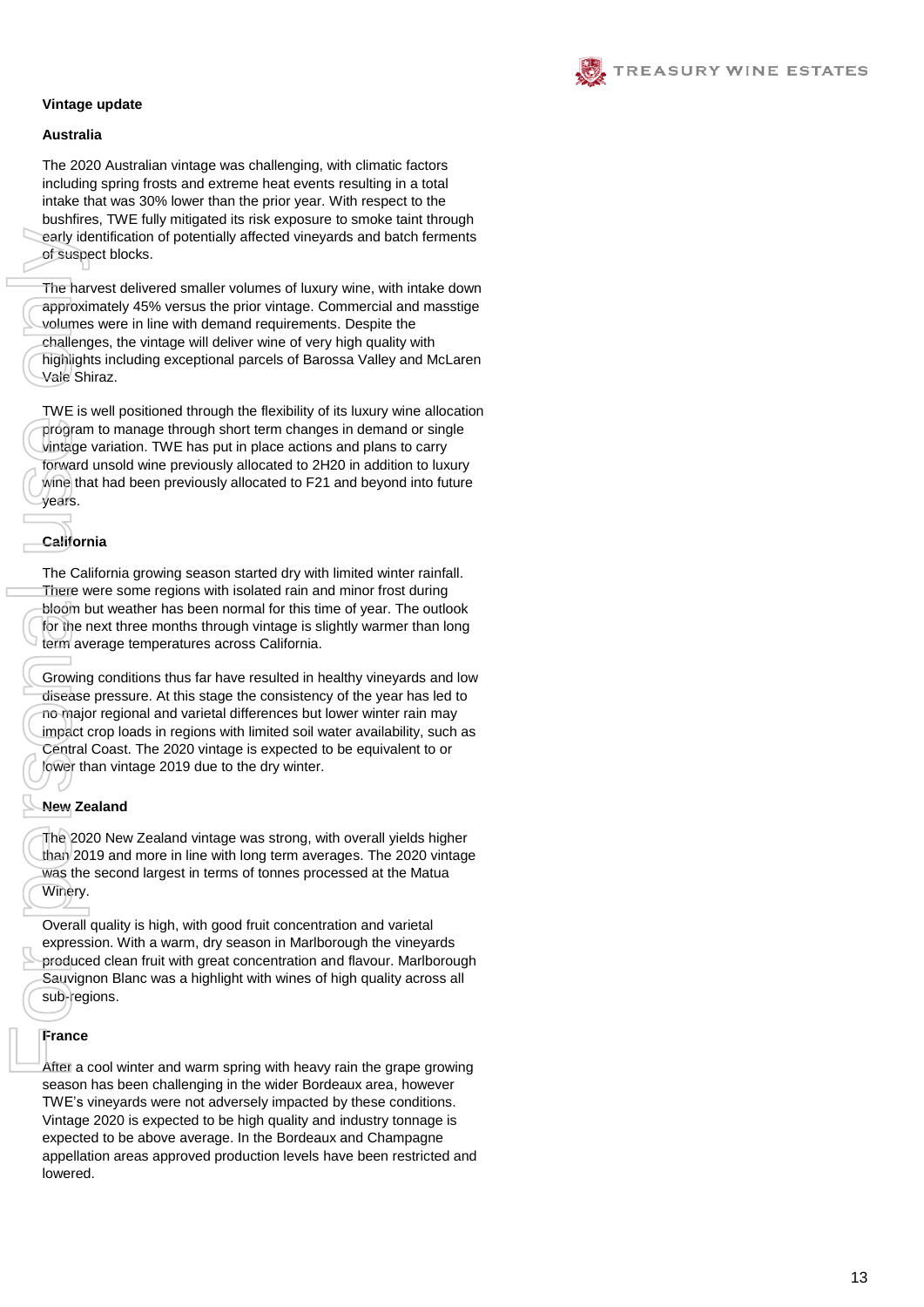# **Appendix 1: Group profit and loss – 1H20, 2H20 and F20<sup>31</sup>**

|  |                                                                    |         |         | <b>First Half</b> |                                    |              | <b>Second Half</b> |         |               |                                           |               | <b>Full Year</b> |           |              |                                           |              |  |
|--|--------------------------------------------------------------------|---------|---------|-------------------|------------------------------------|--------------|--------------------|---------|---------------|-------------------------------------------|---------------|------------------|-----------|--------------|-------------------------------------------|--------------|--|
|  | \$Am (unless otherwise stated)                                     | F20     | F19     | Change            | F19<br>Constant<br><b>Currency</b> | Change       | F20                | F19     | Change        | F19<br><b>Constant</b><br><b>Currency</b> | Change,       | F20              | F19       | Change       | F19<br><b>Constant</b><br><b>Currency</b> | Change       |  |
|  | Net sales revenue                                                  | 1,536.1 | 1.507.7 | 1.9%              | 1.546.4                            | (0.7)%       | 1,113.4            | 1,323.9 | (15.9)%       | 1,373.9                                   | $(19.0)\%$    | 2.649.5          | 2,831.6   | (6.4)%       | 2,920.3                                   | $(9.3)\%$    |  |
|  | NSR per case (\$)<br>Other Revenue                                 |         | 80.64   | 7.9%              | 82.71                              | 5.2 %        | 75.72              | 78.80   | $(3.9)\%$     | 81.78                                     | $(7.4)\%$     | 81.88            | 79.77     | 2.6%         | 82.27                                     | $(0.5)\%$    |  |
|  |                                                                    |         | 30.1    | $(49.8)\%$        | 30.8                               | $(51.0)\%$   | 13.6               | 21.3    | $(36.2)\%$    | 21.0                                      | $(35.2)\%$    | 28.7             | 51.4      | $(44.2)\%$   | 51.8                                      | $(44.6)\%$   |  |
|  | Cost of goods sold<br>Cost of goods sold per case (\$)             |         | (884.9) | 1.9%              | (909.8)                            | 4.6%         | (720.9)            | (757.6) | 4.8%          | (786.6)                                   | 8.4%          | (1,588.9)        | (1,642.5) | 3.3%         | (1,696.4)                                 | 6.3%         |  |
|  |                                                                    |         | 47.33   | $(3.9)\%$         | 48.66                              | $(1.0)\%$    | 49.03              | 45.09   | (8.7)%        | 46.82                                     | (4.7)%        | 49.10            | 46.27     | $(6.1)\%$    | 47.79                                     | (2.7)%       |  |
|  | Gross profit                                                       | 683.2   | 652.9   | 4.6%              | 667.4                              | 2.4%         | 406.1              | 587.6   | $(30.9)\%$    | 608.3                                     | $(33.2)\%$    | 1,089.3          | 1,240.5   | $(12.2)\%$   | 1,275.7                                   | $(14.6)\%$   |  |
|  | Gross profit margin (% of NSR)                                     | 44.5%   | 43.3%   | 1.2ppts           | 43.2%                              | 1.3ppts      | 36.5%              | 44.4%   | $(7.9)$ ppts  | 44.3%                                     | $(7.8)$ ppts  | 41.1%            | 43.8%     | $(2.7)$ ppts | 43.7%                                     | $(2.6)$ ppts |  |
|  | Cost of doing business<br>Cost of doing business margin (% of NSR) |         | (306.0) | $(3.4)\%$         | (311.1)                            | (1.7)%       | (239.3)            | (253.5) | 5.6%          | (262.6)                                   | 8.9%          | (555.8)          | (559.5)   | 0.7%         | (573.7)                                   | 3.1%         |  |
|  |                                                                    |         | 20.3%   | $(0.3)$ ppts      | 20.1%                              | $(0.5)$ ppts | 21.5%              | 19.1%   | $(2.4)$ ppts  | 19.1%                                     | $(2.4)$ ppts  | 21.0%            | 19.8%     | $(1.2)$ ppts | 19.6%                                     | $(1.4)$ ppts |  |
|  | <b>EBITS (before material items)</b>                               | 366.7   | 346.9   | 5.7%              | 356.3                              | 2.9%         | 166.8              | 334.1   | $(50.1)\%$    | 345.7                                     | $(51.8)\%$    | 533.5            | 681.0     | (21.7)%      | 702.0                                     | $(24.0)\%$   |  |
|  | EBITS margin (%)                                                   | 23.9%   | 23.0%   | 0.9ppts           | 23.0%                              | 0.9ppts      | 15.0%              | 25.2%   | $(10.2)$ ppts | 25.2%                                     | $(10.2)$ ppts | 20.1%            | 24.1%     | $(4.0)$ ppts | 24.0%                                     | $(3.9)$ ppts |  |
|  | SGARA                                                              | (2.6)   | (6.2)   | 58.1%             | (6.6)                              | 60.6%        | (38.7)             | (13.5)  | $(186.7)\%$   | (13.6)                                    | $(184.6)\%$   | (41.3)           | (19.7)    | $(109.6)\%$  | (20.2)                                    | $(104.5)\%$  |  |
|  | <b>EBIT</b> (before material items)                                | 364.1   | 340.7   | 6.9%              | 349.7                              | 4.1%         | 128.1              | 320.6   | $(60.0)\%$    | 332.1                                     | (61.4)%       | 492.2            | 661.3     | $(25.6)\%$   | 681.8                                     | $(27.8)\%$   |  |
|  | Net finance costs                                                  | (44.8)  | (40.7)  | $(10.1)\%$        | (42.2)                             | (6.2)%       | (41.1)             | (45.0)  | 8.7%          | (46.9)                                    | 12.4 %        | (85.9)           | (85.7)    | (0.2)%       | (89.1)                                    | 3.6%         |  |
|  | Tax expense                                                        | (91.9)  | (86.6)  | (6.1)%            | (87.2)                             | (5.4)%       | (27.4)             | (80.5)  | 66.0%         | (79.7)                                    | 65.6%         | (119.3)          | (167.1)   | 28.6%        | (166.9)                                   | 28.5%        |  |
|  | Net profit after tax (before material items)                       | 227.4   | 213.4   | 6.6%              | 220.3                              | 3.2%         | 59.6               | 195.1   | $(69.5)\%$    | 205.5                                     | (71.0)%       | 287.0            | 408.5     | (29.7)%      | 425.8                                     | $(32.6)\%$   |  |
|  | Material items (after tax)                                         | (16.0)  |         |                   |                                    |              | (10.2)             |         |               |                                           |               | (26.2)           |           |              |                                           |              |  |
|  | Net profit after tax                                               | 211.4   | 213.4   | (0.9)%            | 220.3                              | $(4.0)\%$    | 49.4               | 195.1   | $(74.7)\%$    | 205.5                                     | $(76.0)\%$    | 260.8            | 408.5     | $(36.2)\%$   | 425.8                                     | $(38.8)\%$   |  |
|  | Reported EPS (A¢)                                                  | 29.4    | 29.7    | (1.0)%            | 30.7                               | $(4.2)\%$    | 6.9                | 27.2    | $(74.6)\%$    | 28.6                                      | (75.9)%       | 36.2             | 56.9      | $(36.4)\%$   | 59.3                                      | $(39.0)\%$   |  |
|  | Net profit after tax (before material items and<br>SGARA)          | 229.2   | 218.1   | 5.1%              | 225.0                              | 1.9%         | 86.6               | 204.7   | (57.7)%       | 215.6                                     | $(59.8)\%$    | 315.8            | 422.8     | $(25.3)\%$   | 440.6                                     | $(28.3)\%$   |  |
|  | EPS (before material items and SGARA) (A¢)                         | 31.9    | 30.4    | 4.9%              | 31.3                               | 1.9%         | 12.0               | 28.5    | (57.9)%       | 30.0                                      | $(60.0)\%$    | 43.9             | 58.9      | $(25.5)\%$   | 61.3                                      | $(28.4)\%$   |  |
|  | Average no. of shares (m)                                          | 719.5   | 718.3   |                   | 718.3                              |              | 719.9              | 718.4   |               | 718.4                                     |               | 719.9            | 718.4     |              | 718.4                                     |              |  |
|  | Dividend (A¢)                                                      | 20.0    | 18.0    | 11.1%             | 18.0                               | 11.1%        | 8.0                | 20.0    | $(60.0)\%$    | 20.0                                      | $(60.0)\%$    | 28.0             | 38.0      | $(26.3)\%$   | 38.0                                      | $(26.3)\%$   |  |

**.** 

<sup>31</sup> Prior year comparatives have been restated for *AASB 16 Leases* and *IFRIC 23,* as disclosed in Note 32 of the Financial Statements